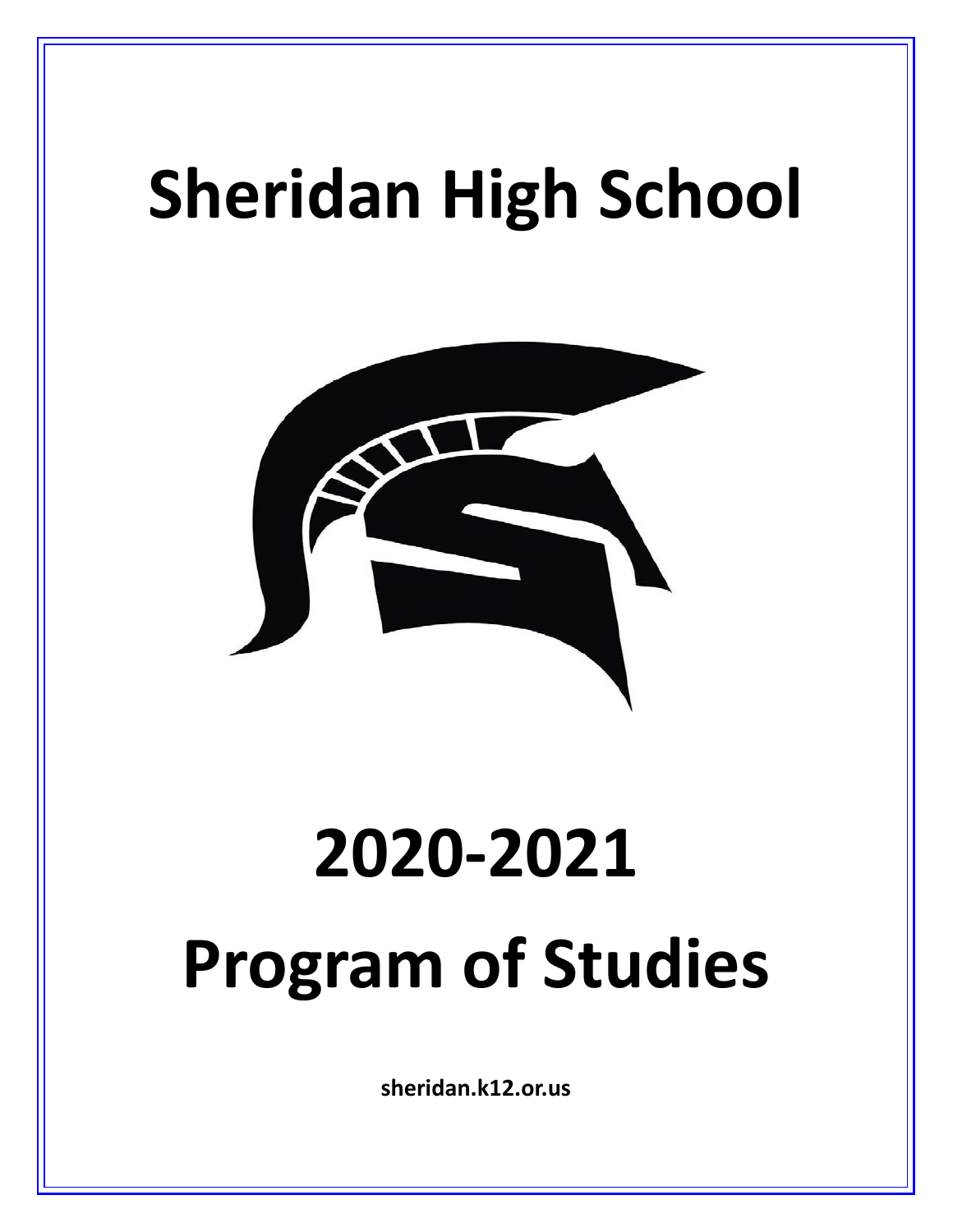# **TABLE OF CONTENTS**

| <b>Introduction</b>                                    |              |
|--------------------------------------------------------|--------------|
| <b>Academic Program</b>                                | $\mathbf{2}$ |
| <b>Class Selection Process</b>                         | 3            |
| <b>Graduation Requirements</b>                         | 4            |
| <b>Types of Diplomas</b>                               | 5            |
| <b>Education Plan</b>                                  | $5-6$        |
| <b>Offered Courses</b>                                 | $7 - 22$     |
| <b>College Preparation</b>                             | 23           |
| <b>Oregon Public University Admission Requirements</b> | 24           |
| <b>Resources for Students</b>                          | 25           |



# **Connect to Sheridan High School**

**Phone number** – 971-261-6970

**Fax** – 503-843-3466

Email staff at [firstname.lastname@sheridan.k12.or.us](mailto:firstname.lastname@sheridan.k12.or.us) (You can find a list on our website) **Website**:<http://www.sheridan.k12.or.us/>then, scroll over to *Our Schools* and drop down to Sheridan High **School** 

**Facebook:** <https://www.facebook.com/SpartansAsOne/> **Parent Portal:** [https://wil41hac.eschoolplus.powerschool.com/HomeAccess/Account/LogOn](https://wil41hac.eschoolplus.powerschool.com/HomeAccess/Account/LogOn?ReturnUrl=%2fHomeAccess%3fSiteCode%3dshrlive&SiteCode=shrlive)

**DEAN RECH – PRINCIPAL dean.rech@sheridan.k12.or.us RANDY RORRER – HEAD TEACHER, ATHLETIC DIRECTOR william.rorrer@sheridan.k12.or.us LAURA MONROE - ACADEMIC COUNSELOR laura.monroe@sheridan.k12.or.us TIFFANY WERTZ – HEAD SECRETARY tiffany.wertz@sheridan.k12.or.us BEC HASEL – REGISTRAR becky.hasel@sheridan.k12.or.us**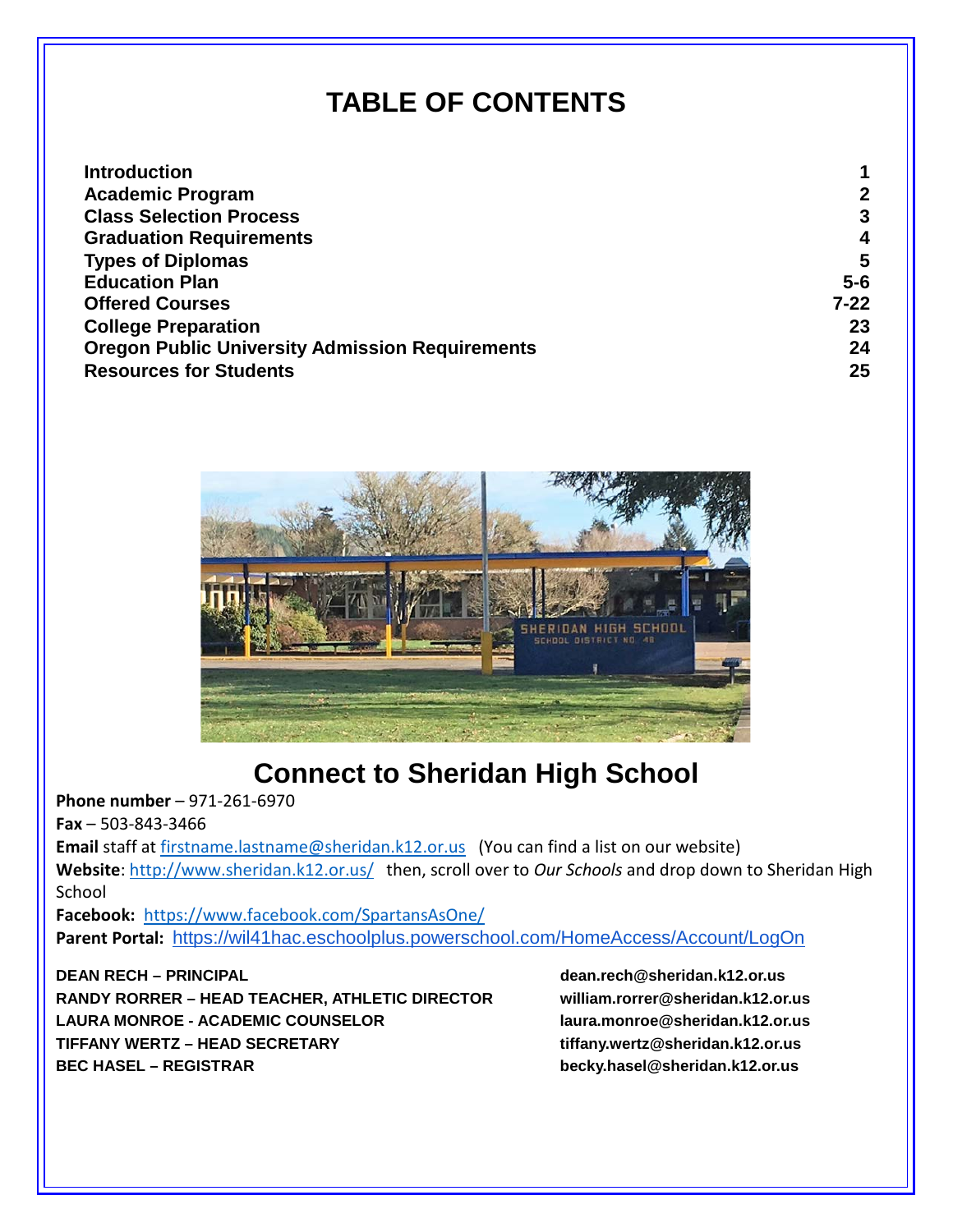# **Introduction**

The purpose of the Program of Studies is to assist students and families in selecting the most appropriate courses during the next 4 years of high school. Sheridan High School offers a wide variety of courses that should help in planning future education and career goals. Students and families are encouraged to use this program to develop an education plan before beginning high school.

- **STEP 1** Review the courses required for your grade level.
- **STEP 2** Review the graduation requirements and your transcript.
- **STEP 3** Select elective courses that support your future educational and career goals.

Please remember:

- 1. Each course offered is dependent on enrollment and budget. If an insufficient number of students request a course or funding for staffing is not sufficient, it will not be available.
- 2. Courses are divided into two types: **Required** courses are those that a student must pass to satisfy The State of Oregon and Sheridan School District diploma requirements. **Elective** courses are designed to build skills in areas of study that meet the student's needs for career and college readiness, as well as the pursuit of individual interests.
- 3. English and math placement is based on teacher recommendation, present classroom work, past performance, test scores, and other criteria related to the student's ability, potential and post- secondary goals.
- 4. Once courses are scheduled, students will be expected to make a commitment to succeed in each class. Students will have a one-week window to discuss any wishes to change schedules. **Approved reasons for changes(**already passed course, course out of sequence, missing a requirement needed to graduate, or class size**)**

It is important to utilize parents/guardians, teachers, and your counselor when making course selections. Please plan your requests carefully.

Sheridan High School operates on a seven-period schedule, five days a week, from 8:15am to 3:15pm.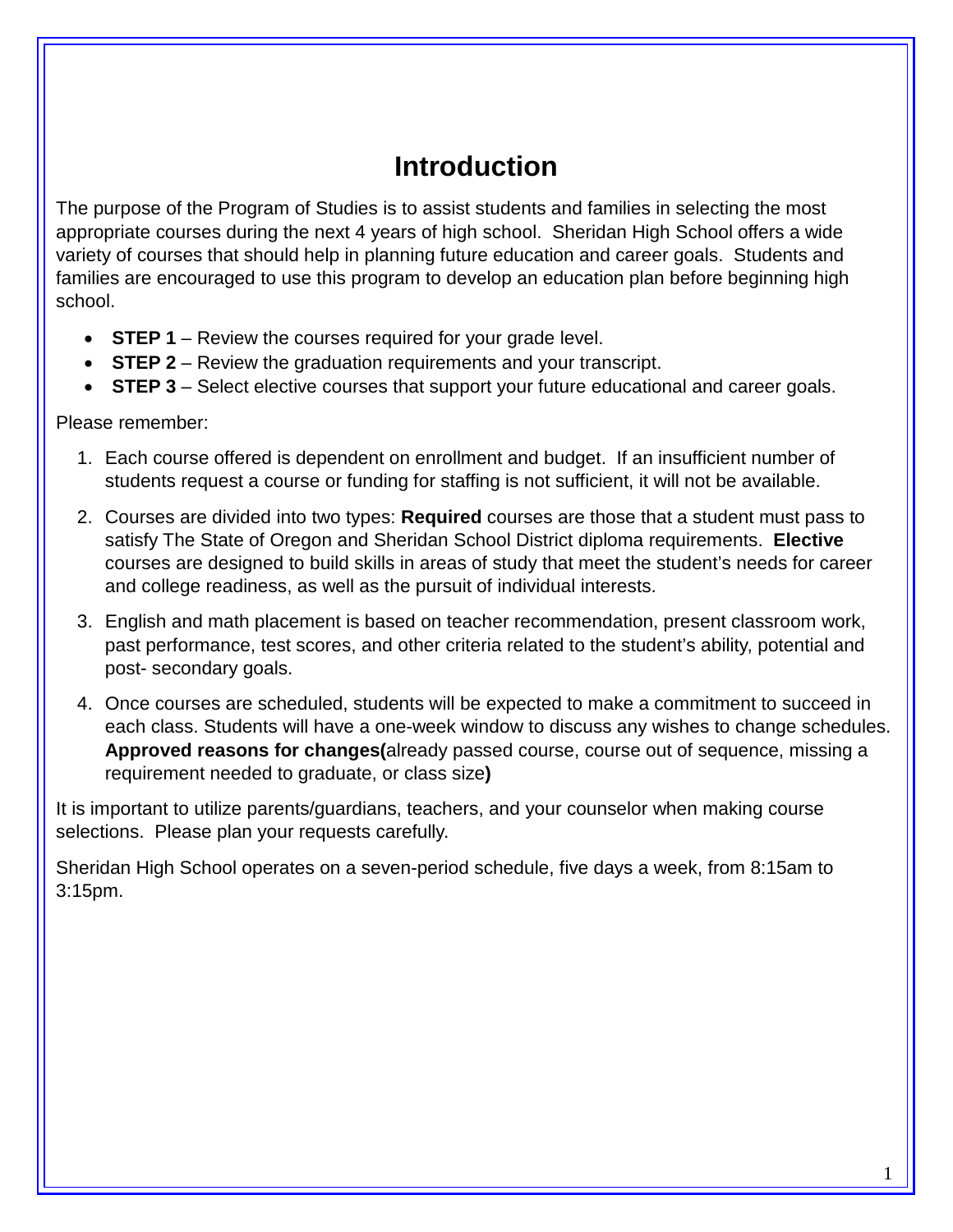# **Academic Program**

A **Course Syllabus** will be available in the counseling center at the beginning of the year or semester, describing the course content, grade system and expectations.

**Athletics and activities** are an important part of the total education plan for students. All students are encouraged to become involved in co-curricular activities that support their education plan. The Athletic Handbook describes academic and behavior standards required for participation and lists the athletic and activity programs offered.

**Good attendance** is critical for success in high school. It is the parent's responsibility to ensure that students miss school only for essential reasons and to monitor their student's progress in school. The Parent-Student Handbook describes policies and procedures to follow when a student must be absent from school. 90% or higher attendance is required to not be considered chronically absent.

| <b>4.0:</b> Demonstrates an in-depth understanding of the                                                                                                                                                                                                              |
|------------------------------------------------------------------------------------------------------------------------------------------------------------------------------------------------------------------------------------------------------------------------|
| material by completing advanced applications of the                                                                                                                                                                                                                    |
| <b>3.0:</b> Mastered the complex, targeted knowledge and skills                                                                                                                                                                                                        |
| <b>2.0:</b> Understands the foundational material that supports<br>the targeted learning, but is still working to master the<br>complex material of the class.                                                                                                         |
| <b>1.0:</b> Demonstrate an understanding of the foundational<br>material for the class with help from the teacher, but still<br>struggles when working independently.<br><b>0.0:</b> Even with assistance from the teacher, shows no<br>understanding of the material. |
|                                                                                                                                                                                                                                                                        |

**Official grades and credits** are reported at the end of each semester and become part of the student's permanent transcript. Parents and students are advised to use Eschool's Home Access to keep up with current grades and attendance. A link to Home Access can be found on the district home website.

**Academic Credit** is earned through completing the minimum course requirements. Course credit is awarded in semester blocks only (0.5 credit per semester). See counselor for proficiency credit opportunities.

The **Honor Roll** is published two times a year and is based on the grades earned for each semester. Students must receive a minimum grade average of 3.5 for the semester and be enrolled in a minimum of five classes. **WP/AP/most**

The **Grade Point Average (GPA)** is determined by adding all grade points earned and dividing by the number of graded credits. GPA is computed at the end of each semester grading period. The cumulative grade point average is determined from the average of all grades earned in high school. Although GPA is an important factor in the college admissions process, the quality and rigor of a student's academic program is strongly considered.

Some advanced courses carry an additional weight in GPA computation.

A **Transcript** is the official permanent academic record of a student's achievement in high school. It documents attendance, grade point average, class rank, grades, and academic awards, along with credits for all courses completed at SHS or transferred from another high school. We encourage

 $\mathfrak{D}$ 

 $D = 1$  point  $F = 0$  points

**College Credit Now Classes**  $= 5$  points  $A = 4$  points  $B = 3$  points  $C = 2$  points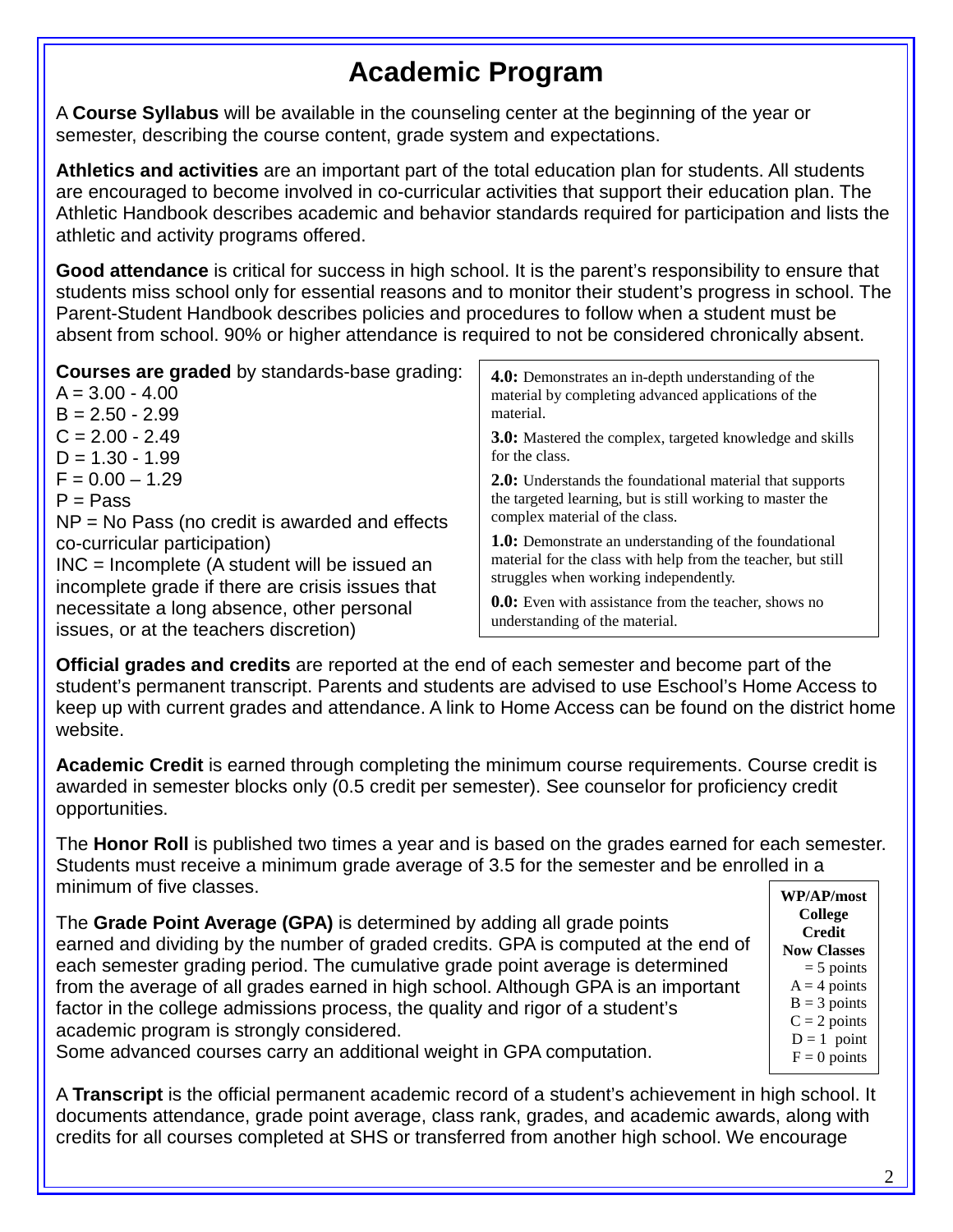student to review their own transcript at the end of each semester. It is especially important for students to review their transcript in late spring before forecasting for the following year's course schedule. Student should use a Credit Tracker form to say aware of their progress towards graduation. **[Credit Tracker form](https://drive.google.com/file/d/1EvA0Nzx69TxQP-3zqRlyAOE-gjKmQbH_/view?usp=sharing)**

Students may request a copy of their school transcript from the school registrar or counselor. Colleges and most scholarship programs require a transcript. All official school documents, including transcripts, will be sent by regular mail. Students who prefer certified, return-receipt service for transcripts and other school documents must prepay \$8 per mailing to cover processing and postage.

# **Class Selection Process**

#### **Step 1: Forecasting**

In early spring of each year, the counselor visits classrooms to provide students information that will guide them in class selection for the following school year. Students are asked to select classes for both semesters and indicate alternate choices for each semester.

#### **Step 2: Choosing classes**

Students consult with classroom teachers, parents, and the counselor in making choices and planning educational programs. The counselor must review and approve all requests. Some classes require meeting specific grade, test score criteria, or class prerequisites.

#### **Step 3: Alternate Class Selection**

It is not likely that each student will get his/her first choice in all classes. It is very important that students select alternate choices with as much thought and care as any other choice.

#### **Step 4: Scheduling**

SHS administration makes many important decisions based on the forecast information from students (number of class sections, staffing, book needs, etc.) Because of this, students are expected to take the classes they request during forecasting.

#### **Step 5: Changing Classes – Deadlines and Criteria**

SHS conducts class changes at registration in late August, and prior to semester 2. Changes are limited.

**Add/Drops:** Class drops, or changes made after registration must be made within the FIRST week of school to avoid losing credit and/or receiving an F.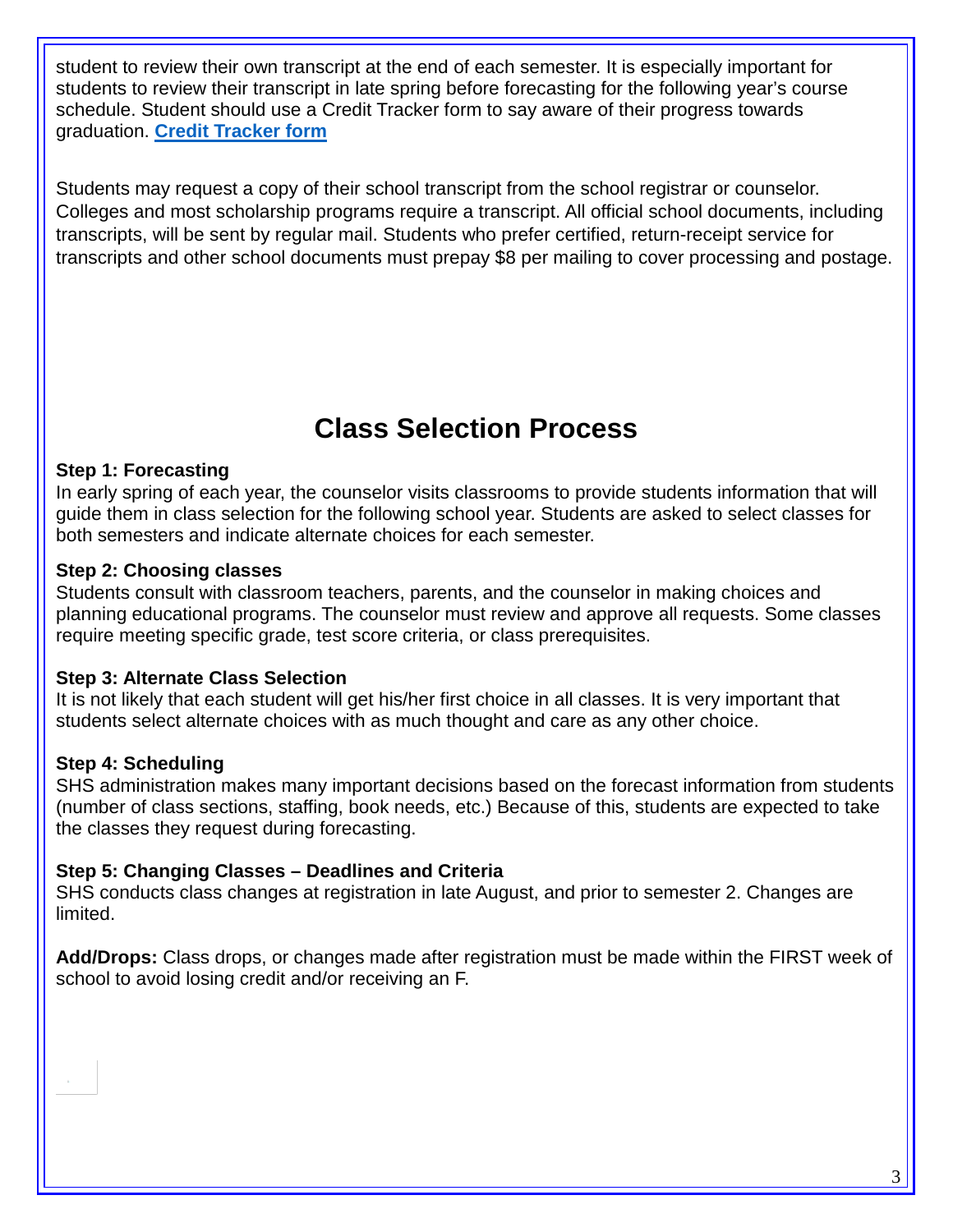## **Graduation Requirements**

#### *District Policy IKF*

Students are subject to Oregon Graduation Requirements as adopted by the Oregon Board of Education. In addition, students must meet requirements as developed and revised by Sheridan School District. Sheridan School District has established **the number of credits required for graduation to be 24 as a standard diploma.** To be eligible for an Honors Diploma, students must meet all standards listed below as well as earning 3 more credits within the AP or College Prep Program, for a total of 27 credits. These credit requirements are further outlined below for each diploma:

| <b>Oregon Standard Diploma Requirements</b>              | <b>CREDITS</b> |
|----------------------------------------------------------|----------------|
| English                                                  | 4.0            |
| <b>Mathematics</b><br>*at the Algebra 1 level and higher | 3.0            |
| <b>Social Studies</b>                                    | 2.5            |
| Government                                               | 0.5            |
| Science<br>*scientific inquiry, 2 with lab experiences   | 3.0            |
| Senior Focus/Project                                     | 1.0            |
| Health                                                   | 1.0            |
| <b>Physical Education</b>                                | 1.0            |
| The Arts/ Second Language/ Career Tech Ed.               | 2.0            |
| Electives                                                | 6.0            |
| <b>TOTAL CREDITS</b>                                     | 24.0           |

| <b>Honors Diploma Requirements</b>                  | <b>CREDITS</b> |
|-----------------------------------------------------|----------------|
| Complete all requirements from the Standard Diploma | 24.0           |
| AP or College Prep Program ~+                       | 3.0            |
|                                                     |                |
| <b>TOTAL CREDITS</b>                                | 27.0           |

~ Honors classes, Willamette Promise course, Community College classes (Expanded Options or College Credit Now), any other dual

credit college classes, fourth year Science, or fourth year Math.

+ Oregon universities will not accept D grades in college prep core courses. See your counselor for more details.

All students who graduate from an Oregon Public High School must meet the following career related learning requirements:

- 1. Develop an education plan
- 2. Demonstrate an extended application (Senior Project)

#### **Essential Skills = State Testing**

All students who graduate from an Oregon Public High School must meet the following essential skills testing standards – skills deemed critical for future success:

• **Writing, Reading, and Math**

Course requirements recommended at each grade level are outlined in each student's individual Student Education Plan. **(See back of book for an example.)**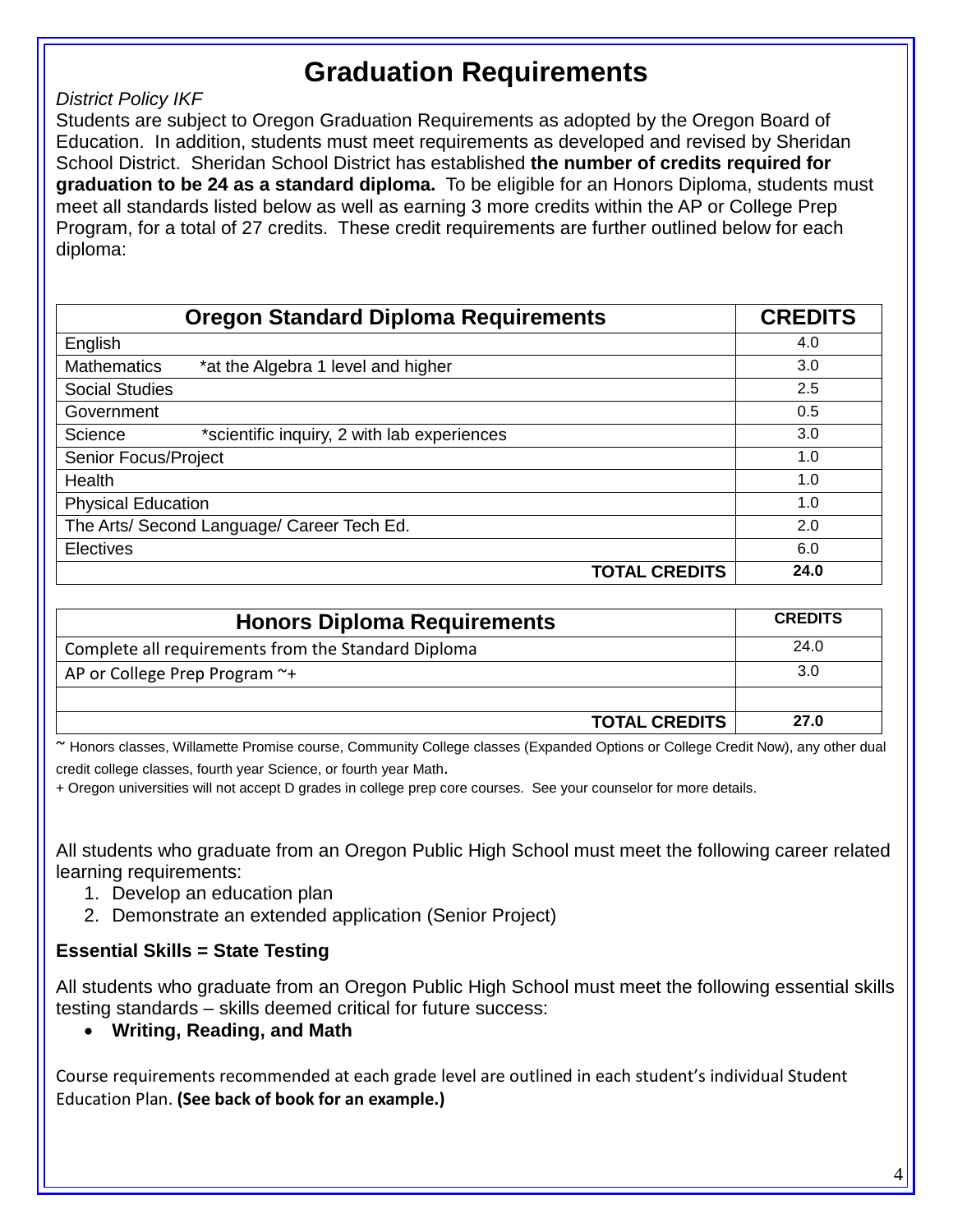# **Other Types of Diplomas**

#### **Sheridan High School Modified Diploma**

Parents and students are encouraged to meet their school counselor to review eligibility requirements for the Modified Diploma. Student must be on an Individual Education Program (IEP).

#### **Sheridan High School Extended Diploma**

Parents and Students are encouraged to meet with their school counselor to review eligibility requirements for the Expended Diploma. Students who have demonstrated the inability to meet the full set of academic content standards for a diploma while receiving modifications and accommodations.

#### **Sheridan High School Alternative Certificate**

Students who do not satisfy the requirements for a high school diploma, a modified diploma, or an extended diploma should contact the school counselor to review eligibility requirements.

#### **Sheridan High School Honorary Diploma**

Only foreign exchange students are eligible to receive an Honorary Diploma. To receive this diploma, a foreign exchange student must successfully complete 7 credits while in attendance at Sheridan High School.

| Freshman(9th)                 | Sophomore(10th)                                    | Junior(11 <sup>th</sup> )             | Senior(12th)            |
|-------------------------------|----------------------------------------------------|---------------------------------------|-------------------------|
| English                       | English                                            | English                               | English                 |
| Math                          | Math                                               | Math                                  | Math or Elective        |
| <b>Physical Science</b>       | <b>Biology</b>                                     | Science                               | Science or<br>Elective  |
| Geography<br>(Social Studies) | <b>World History (Social</b><br>Studies)/ Elective | <b>US History</b><br>(Social Studies) | Government/<br>Elective |
| Language or Elective          | Language or Elective                               | Language or Elective                  | <b>Senior Focus</b>     |
| <b>PE</b>                     | Health                                             | Elective                              | Elective                |
| Elective                      | Elective                                           | Elective                              | Elective                |

# **Sample Four-Year Education Plan**

**[Course Planning form](https://docs.google.com/document/d/1w0uVFVlsRAPiPsDmMqlCBZ_5i3NJ1hutMnbP8DMw8mo/edit?usp=sharing) [Credit Tracker form](https://drive.google.com/file/d/1EvA0Nzx69TxQP-3zqRlyAOE-gjKmQbH_/view?usp=sharing)**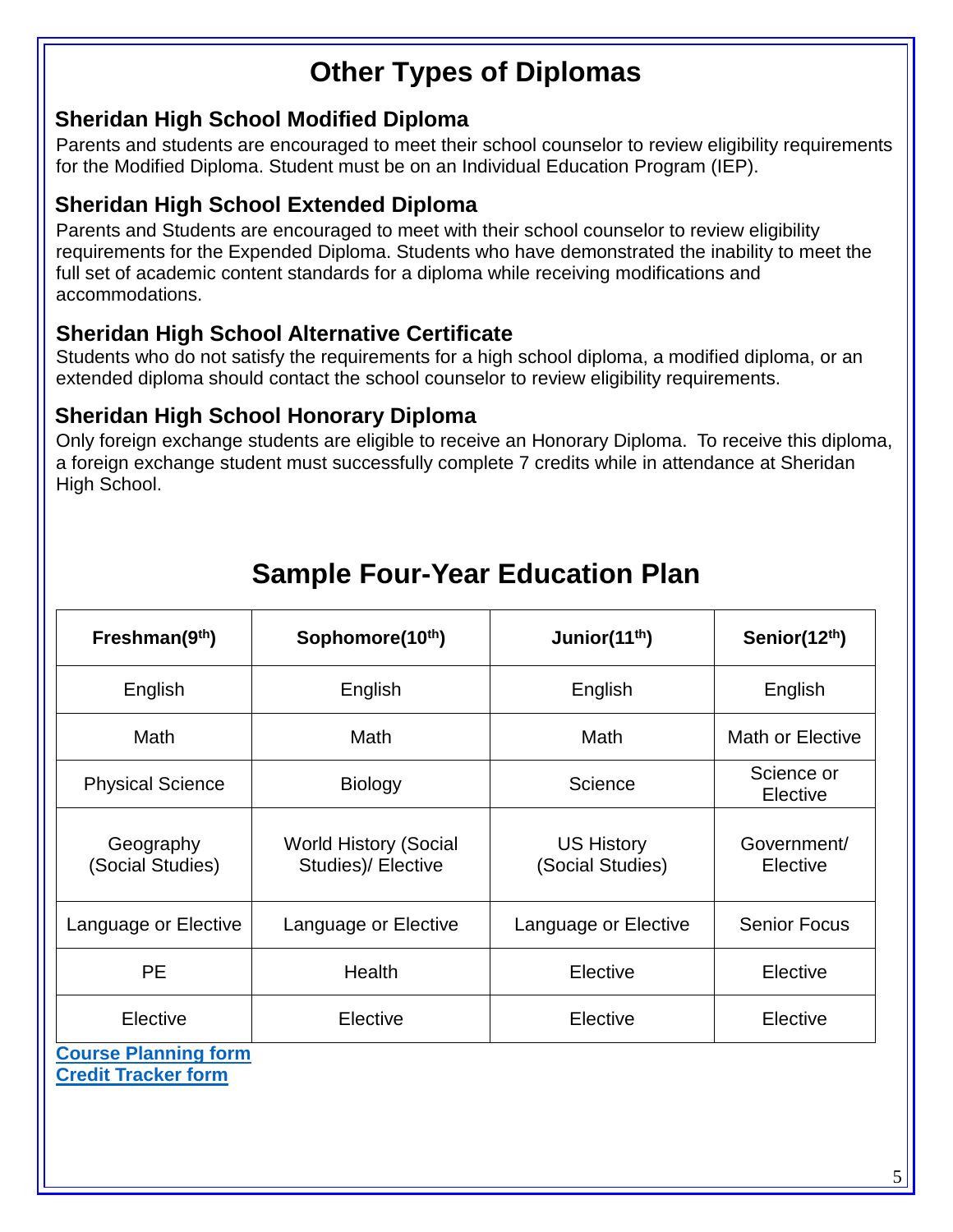# **Course Descriptions**

# **ENGLISH LANGUAGE ARTS (LA)**

#### **9th-Grade English**

Introduces the basics of literature and writing. The focus is on literary elements in short stories and novels. With a focus on writing basic mechanics, spelling, and finding support for topic sentences. Vocabulary development through weekly word exercises. Oral presentations are assigned to develop speaking skills. English 9B continues to build on writing, speaking, and vocabulary skills, but the literature focus is on Shakespeare and mythology.

| Length: 2 Semesters | Credit: 1.0 LA                                                               | Grade Level: 9 |
|---------------------|------------------------------------------------------------------------------|----------------|
|                     | IEP Supported or Honors section will be made available to qualified students |                |

#### **10th-Grade English**

Explores world literature with the focus on stories, plays, essays, and poetry from other countries. (Norse mythology, Antigone and Julius Caesar, and Animal Farm) Writing with an emphasis on expository essay and a focus on creating good thesis statements, providing adequate support, and composing effective introductions and conclusions. Vocabulary development continues through word exercises that compliment both reading comprehension and writing involvement.

| Length: 2 Semesters                                                          | Credit: 1.0 LA | <sup>I</sup> Grade Level: 10 |
|------------------------------------------------------------------------------|----------------|------------------------------|
| IEP Supported or Honors section will be made available to qualified students |                |                              |

#### **11th-Grade English**

Introduces American literature from the American Indians through the Revolutionary War. Writing focuses on methods of effective argumentation and uses the writing of the Founding Fathers as guides. Students will produce their own argumentative paper. Vocabulary development through weekly word exercises. Second semester continues with a focus on American literary tradition starting with the Romantic Movement through the Civil War and moves into the modern era.

| Length: 2 Semesters                                                 | Credit: 1.0 LA | Grade Level: 11 |
|---------------------------------------------------------------------|----------------|-----------------|
| IEP Supported sections will be made available to qualified Students |                |                 |

#### **12th-Grade English**

The focus on this class is British Literature as it developed chronologically. Writing focuses on essential skills writing samples. Students will produce their own argumentative paper. Vocabulary development through weekly word exercises compliments both reading comprehension and continued development of writing skills.

| Length: 2 Semesters                                                         | Credit: 1.0 LA | Grade Level: 12 |  |
|-----------------------------------------------------------------------------|----------------|-----------------|--|
| $\mid$ IFP Supported sections will be made available to qualified Students. |                |                 |  |

**IEP Supported sections will be made available to qualified Students**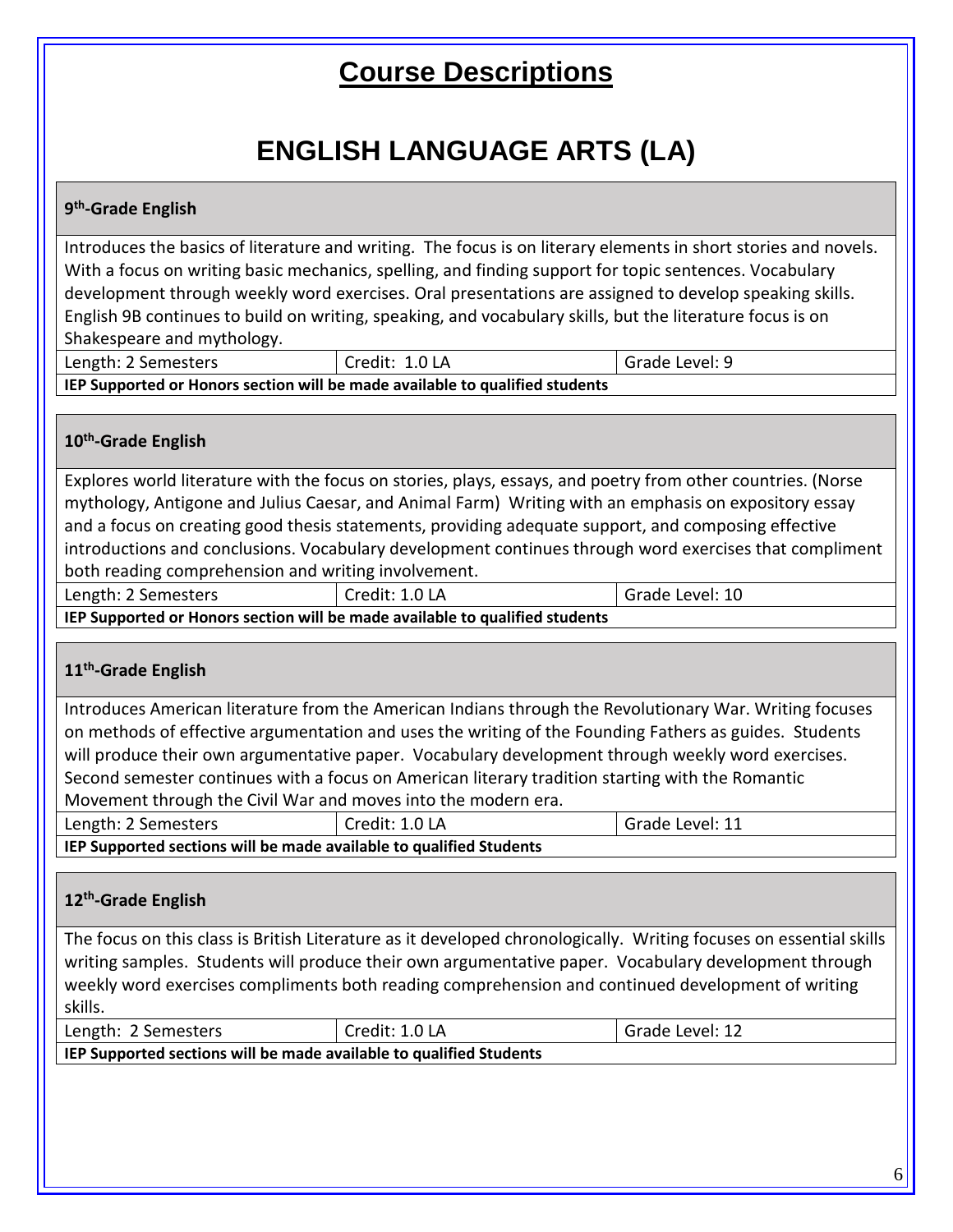Looks at the role mass media has played, and continues to play in American culture given the enormous effect of the media on our daily lives. Students seek out how and why the mass communication mediums reflect our social values. We will also explore how public policy draws boundaries on mass communications.

| Length: 2 Semesters | Credit: 1.0 LA, EL | Grade Level: 10-12 |
|---------------------|--------------------|--------------------|
|                     |                    |                    |

#### **Journalism**

Is a study of the basic concepts of reporting, non-fiction writing, and basic journalistic broadcasting. Students will work towards developing their voice using various writing styles. Students in this class produce the high school newspaper and organize/ produce the daily school announcements. Students and the teacher determine the news content. Students write, edit, proofread articles, and lay out pages.

| Length: 2 Semesters | Credit: 1.0 LA, EL | Grade Level: 11,12 |
|---------------------|--------------------|--------------------|
|                     |                    |                    |

#### **Mythology**

| Is a survey of mythologies from around the world including, but not limited to, Greek, Norse, Egyptian, and |                   |                    |
|-------------------------------------------------------------------------------------------------------------|-------------------|--------------------|
| American Indian. Looking at stories and how they influenced modern culture through vocabulary               |                   |                    |
| development and media. Examining the origin stories, those of the afterlife, and rituals.                   |                   |                    |
| Length: 1 Semesters                                                                                         | Credit: .5 LA, EL | Grade Level: 10-12 |

#### **Principles of Public Speaking/Communications 111**

An introduction to preparing and delivering public speeches with an emphasis on informative speaking. Develops understanding and practical application of communication skills and includes techniques in controlling speech anxiety, structuring and organizing information to present to a variety of audiences, and improving physical and vocal delivery skills. Students will create a speech outline, five reference sources within the speech and at least one visual aid.

| Length: 1 Semester | .05 LA, EL<br>Credit: | Grade Level: 12 |
|--------------------|-----------------------|-----------------|
|                    |                       |                 |

| <b>Writing 121</b>                                                                         |                   |                 |  |
|--------------------------------------------------------------------------------------------|-------------------|-----------------|--|
| Students may take this course for high school credit only or work to earn college credits. |                   |                 |  |
| Length: 1 Semester                                                                         | Credit: .5 LA, EL | Grade Level: 12 |  |
| Prerequisite: Teacher referral                                                             |                   |                 |  |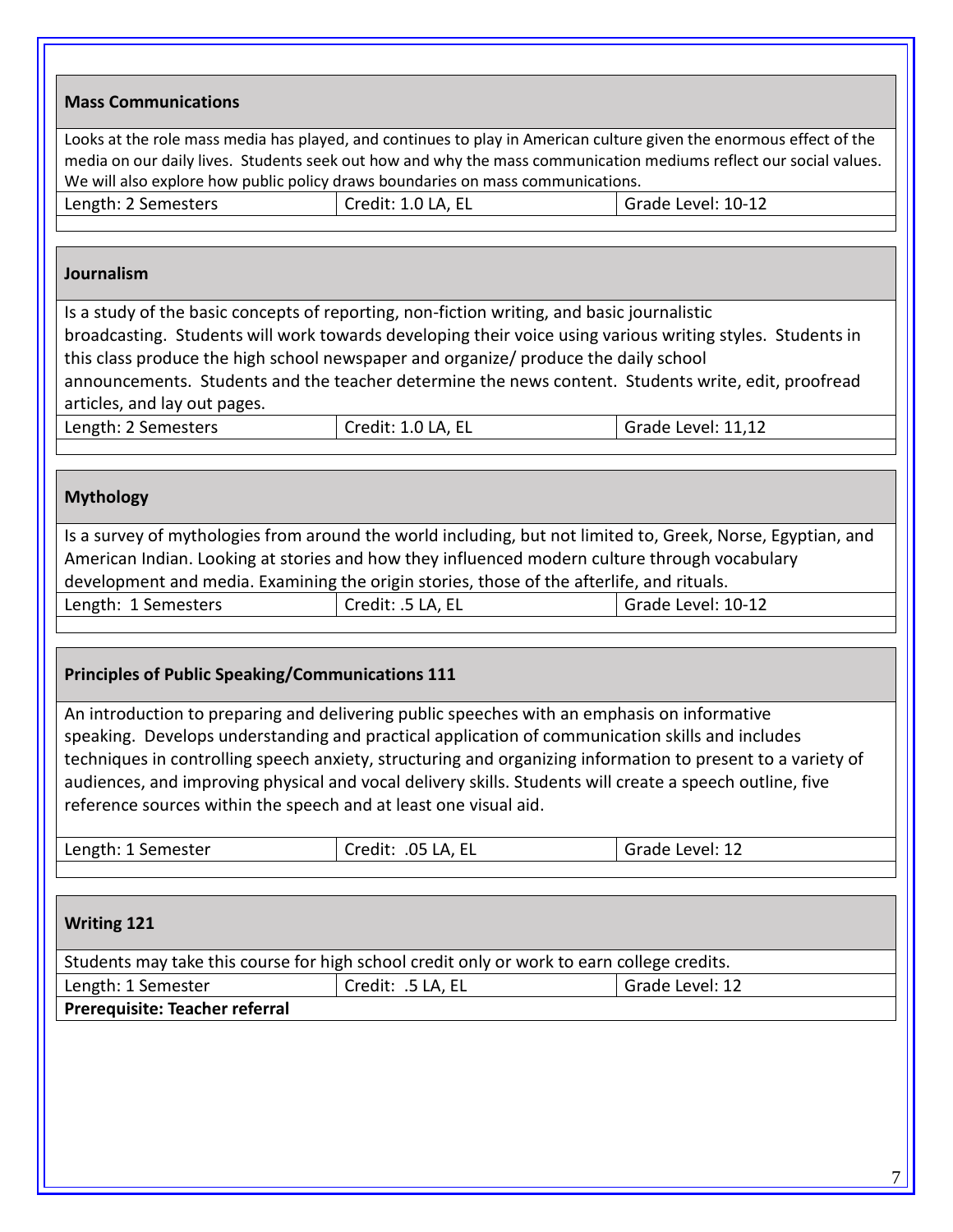| <b>Writing 122</b>                                                                                     |                    |                                                                                                                                                                                                                                                                                                                                          |
|--------------------------------------------------------------------------------------------------------|--------------------|------------------------------------------------------------------------------------------------------------------------------------------------------------------------------------------------------------------------------------------------------------------------------------------------------------------------------------------|
|                                                                                                        |                    | This is a three-credit college writing course designed to build argumentative and persuasive writing skills.                                                                                                                                                                                                                             |
| Length: 1 Semester                                                                                     | Credit: .5 LA, EL  | Grade Level: 12                                                                                                                                                                                                                                                                                                                          |
| <b>Prerequisite: Writing 121</b>                                                                       |                    |                                                                                                                                                                                                                                                                                                                                          |
|                                                                                                        |                    |                                                                                                                                                                                                                                                                                                                                          |
|                                                                                                        |                    |                                                                                                                                                                                                                                                                                                                                          |
|                                                                                                        | <b>Mathematics</b> |                                                                                                                                                                                                                                                                                                                                          |
| Algebra I                                                                                              |                    |                                                                                                                                                                                                                                                                                                                                          |
|                                                                                                        |                    | Students learn the fundamentals of expressions, equations, functions, mathematical relations, systems of                                                                                                                                                                                                                                 |
| linear equations, polynomials, factoring, quadratic, and exponential functions.<br>Length: 2 Semesters | Credit: 1.0 Math   | Grade Level: 9-10                                                                                                                                                                                                                                                                                                                        |
| IEP Supported sections will be made available to qualified Students                                    |                    |                                                                                                                                                                                                                                                                                                                                          |
|                                                                                                        |                    |                                                                                                                                                                                                                                                                                                                                          |
| <b>Algebra I Essentials</b>                                                                            |                    |                                                                                                                                                                                                                                                                                                                                          |
| and whisker plots.                                                                                     |                    | Presents content from the first-half of Algebra 1 plus an introduction to statistics. Topics include operations<br>with real numbers, solving multi-step equations, linear equations in symbolic and graphic forms, gathering<br>and modeling data with linear equations, measure of central tendency and graphical displays such as box |
| Length: 2 Semesters                                                                                    | Credit: 1.0 Math   | Grade Level: 9-10                                                                                                                                                                                                                                                                                                                        |
| IEP Supported sections will be made available to qualified Students                                    |                    |                                                                                                                                                                                                                                                                                                                                          |
|                                                                                                        |                    |                                                                                                                                                                                                                                                                                                                                          |
| <b>Algebra I Continuing Concepts</b>                                                                   |                    |                                                                                                                                                                                                                                                                                                                                          |
|                                                                                                        |                    | Presents content from the second-half of Algebra 1 plus a further exploration of statistics. Topics include                                                                                                                                                                                                                              |
|                                                                                                        |                    | factoring and evaluating quadratic expressions, properties of equality and inequality, gathering and                                                                                                                                                                                                                                     |
| modeling non-linear data, probability, and analysis and interpretation of data sets.                   |                    |                                                                                                                                                                                                                                                                                                                                          |
| Length: 2 Semesters                                                                                    | Credit: 1.0 Math   | Grade Level: 9-10                                                                                                                                                                                                                                                                                                                        |
| IEP Supported sections will be made available to qualified Students                                    |                    |                                                                                                                                                                                                                                                                                                                                          |
| Geometry                                                                                               |                    |                                                                                                                                                                                                                                                                                                                                          |
|                                                                                                        |                    | Topics covered in this course are points, lines, planes, reasoning and proofs, triangles, quadrilaterals,                                                                                                                                                                                                                                |
| proportions, transformations, circles, area, surface area, probability, and measurement.               |                    |                                                                                                                                                                                                                                                                                                                                          |
| Length: 2 Semesters                                                                                    | Credit: 1.0 Math   | Grade Level: 10-12                                                                                                                                                                                                                                                                                                                       |
| Algebra II                                                                                             |                    |                                                                                                                                                                                                                                                                                                                                          |
|                                                                                                        |                    | Content of this course includes linear functions and inequalities, quadratic functions and inequalities,                                                                                                                                                                                                                                 |
|                                                                                                        |                    | exponential functions, logarithmic functions, rational functions, irrational functions, matrices, and conics.                                                                                                                                                                                                                            |
| Length: 2 Semesters                                                                                    | Credit: 1.0 Math   | Grade Level: 10-12                                                                                                                                                                                                                                                                                                                       |
| Prerequisite: Algebra 1 and Geometry or test placement                                                 |                    |                                                                                                                                                                                                                                                                                                                                          |
|                                                                                                        |                    |                                                                                                                                                                                                                                                                                                                                          |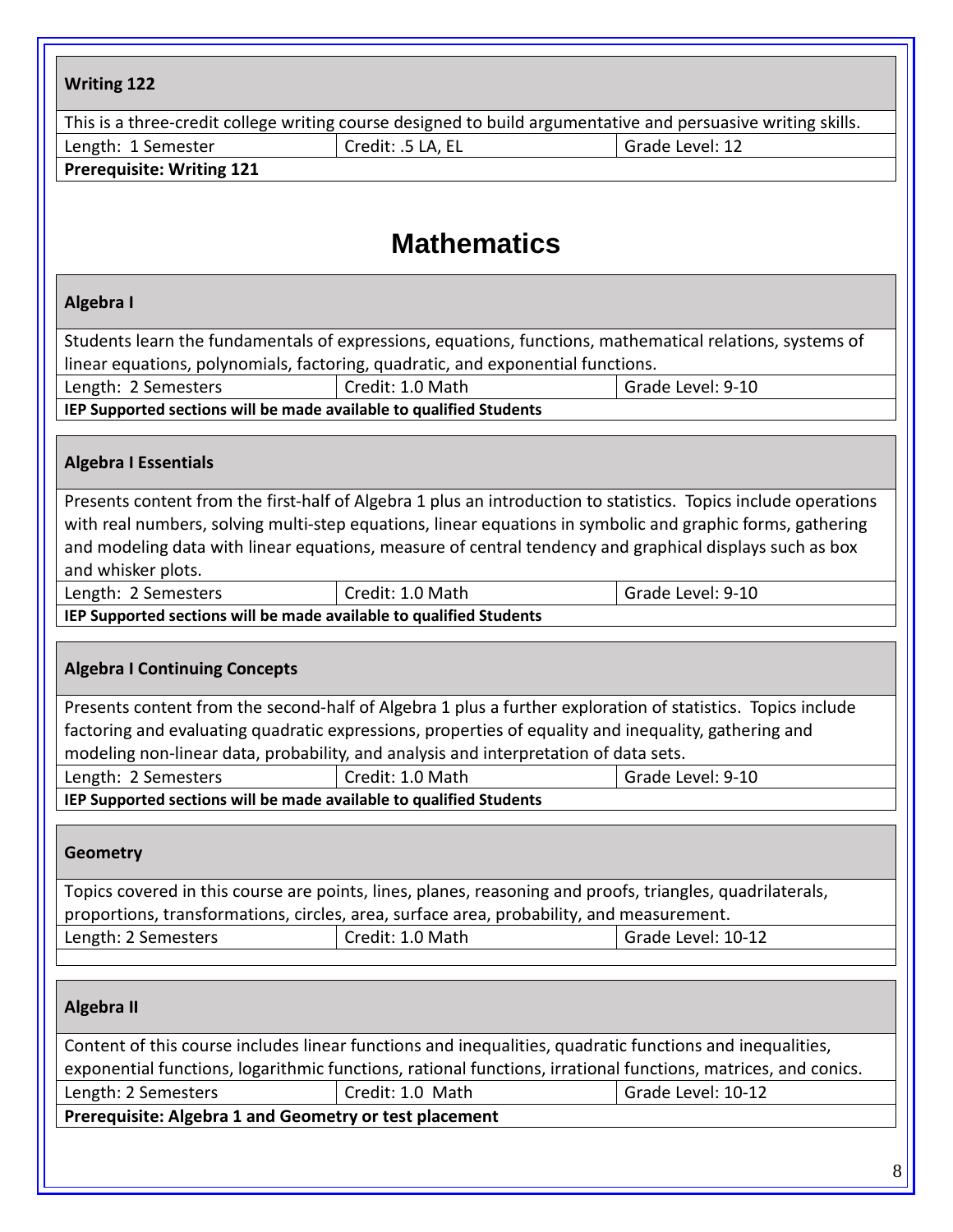| <b>Probability &amp; Statistics</b>                                 |                                                                                                                                                                                                                                                                                                                                             |                    |
|---------------------------------------------------------------------|---------------------------------------------------------------------------------------------------------------------------------------------------------------------------------------------------------------------------------------------------------------------------------------------------------------------------------------------|--------------------|
|                                                                     | Provides an alternate third year of math for students instead of Algebra II. It is designed to provide students                                                                                                                                                                                                                             |                    |
|                                                                     | with opportunities to explore concrete concepts, probability, and statistics.                                                                                                                                                                                                                                                               |                    |
| Length: 2 Semesters                                                 | Credit: 1.0 Math                                                                                                                                                                                                                                                                                                                            | Grade Level: 11-12 |
| <b>Prerequisite: Algebra 1 and Geometry</b>                         |                                                                                                                                                                                                                                                                                                                                             |                    |
| <b>College Math</b>                                                 |                                                                                                                                                                                                                                                                                                                                             |                    |
|                                                                     | Studies functions and related inequalities using a graphing calculator. Focuses on polynomial, rational,                                                                                                                                                                                                                                    |                    |
|                                                                     | exponential, logarithmic and related piecewise defined functions. Includes a study of the complex number                                                                                                                                                                                                                                    |                    |
|                                                                     | system, the algebra of functions, the applications of functions in sequenced and series.                                                                                                                                                                                                                                                    |                    |
| Length: 2 Semesters                                                 | Credit: 1.0 Math                                                                                                                                                                                                                                                                                                                            | Grade Level: 11-12 |
| Prerequisite: Completion through Algebra 2 and/or teacher referral. |                                                                                                                                                                                                                                                                                                                                             |                    |
|                                                                     | <b>Science</b>                                                                                                                                                                                                                                                                                                                              |                    |
| <b>Physical Science</b>                                             |                                                                                                                                                                                                                                                                                                                                             |                    |
| balancing equations.                                                | First semester focuses on basic principles of Physics, calculating speeds, force, and the energies of motion.<br>Second semester focuses on the general principles of Chemistry, the periodic table, states of master, and                                                                                                                  |                    |
| Length: 2 Semesters                                                 | Credit: 1.0 SCI, EL                                                                                                                                                                                                                                                                                                                         | Grade Level: 9     |
| IEP Supported sections will be made available to qualified Students |                                                                                                                                                                                                                                                                                                                                             |                    |
| <b>Biology</b>                                                      | An overview of the major concepts in the field of biology; including the chemistry of life, structure and                                                                                                                                                                                                                                   |                    |
|                                                                     | function of cells, cell division, genetics, and evolution. Inquiry and critical thinking skills will be developed                                                                                                                                                                                                                           |                    |
|                                                                     | and cultivated as students conduct experiments and investigations throughout the year.                                                                                                                                                                                                                                                      |                    |
| Length: 2 Semesters                                                 | Credit: 1.0 SCI, EL                                                                                                                                                                                                                                                                                                                         | Grade Level: 10    |
| IEP Supported sections will be made available to qualified Students |                                                                                                                                                                                                                                                                                                                                             |                    |
| <b>Physics</b>                                                      |                                                                                                                                                                                                                                                                                                                                             |                    |
| conduct experiments and investigations throughout the year.         | Is a college preparatory course designed to provide students with an introduction to the field of Physics.<br>Topics covered include motion, forces, static and current electricity, sound and light waves, modern physics<br>topics and basic astronomy. Inquiry and critical thinking skills will be developed and cultivated as students |                    |
| Length: 2 Semesters                                                 | Credit: 1.0 SCI, EL                                                                                                                                                                                                                                                                                                                         | Grade Level: 10-12 |
|                                                                     |                                                                                                                                                                                                                                                                                                                                             |                    |
|                                                                     |                                                                                                                                                                                                                                                                                                                                             | 9                  |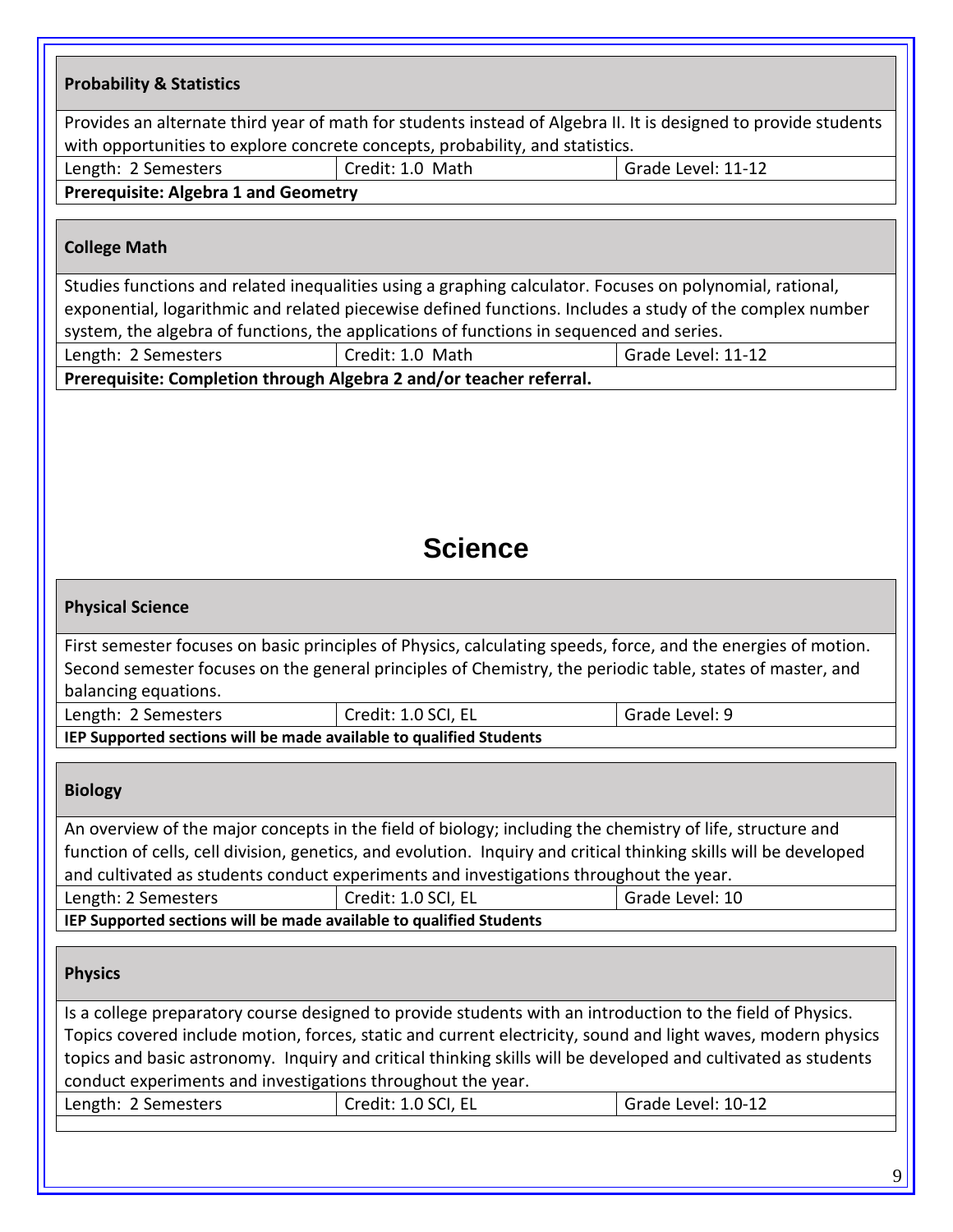#### **Chemistry**

To prepare students for college level chemistry classes in their future. Chemistry is a math intensive class that relies upon solving algebraic equations and using scientific notation to solve incredibly large and small chemistry problems. Topics include the states of matter, the periodic table, balancing equations, types and energy of reactions, electrostatic forces in molecules, organic chemistry, and biochemistry. The summation of this class focuses upon developing and presenting a student designed science fair like experiment. Length: 2 Semesters | Credit: 1.0 SCI, EL Grade Level: 11-12

#### **Astronomy**

Emphasizes space science Next Generation Oregon Science Standards. Topics will include movement of stars and planets, properties of the planets and the solar system, the life cycle of stars, the origin and expansion of the universe, the evolution and history of Astronomy. Many of these topics will have an emphasis on mathematics--familiarity with scientific notation and advanced Algebra is recommended. Length: 1 semester Credit: .5 SCI, EL Grade Level: 11-12

#### **Geology**

Includes the study of earth processes, types of rocks, the development of the earth over its lifetime and plate tectonics. Emphasis is on the Next Generation Oregon Science Standards using hands-on projects and assessments.

| Length: 1 semester | Credit: .5 SCI, EL | Grade Level: 11-12 |
|--------------------|--------------------|--------------------|
|                    |                    |                    |

#### **Marine Science**

Focuses on bringing different disciplines together to explore the vast potential and diversity of the oceans. Topics include oceanography, ocean chemistry, marine biology, marine ecosystems, and the effects of a changing planet on the ocean. Emphasis is on research and report writing.

| Length: 2 Semesters | Credit: 1.0 SCI, EL | Grade Level: Il-12 |
|---------------------|---------------------|--------------------|
|                     |                     |                    |

# **Agricultural Science**

#### **Introduction to Agriculture**

Students will utilize hands-on lessons, science labs and experiences to learn about a wide-variety of agricultural topics. The students will learn to become informed consumers and about careers in agriculture. Students in this course is benefit from guest speakers and competitions. Topics covered, including but not limited to, caring for animals, best business practice, the science and practices of caring for crops and soils. Length: 2 Semesters **Credit: 1.0 SCI, EL, AA** Grade Level: 9-12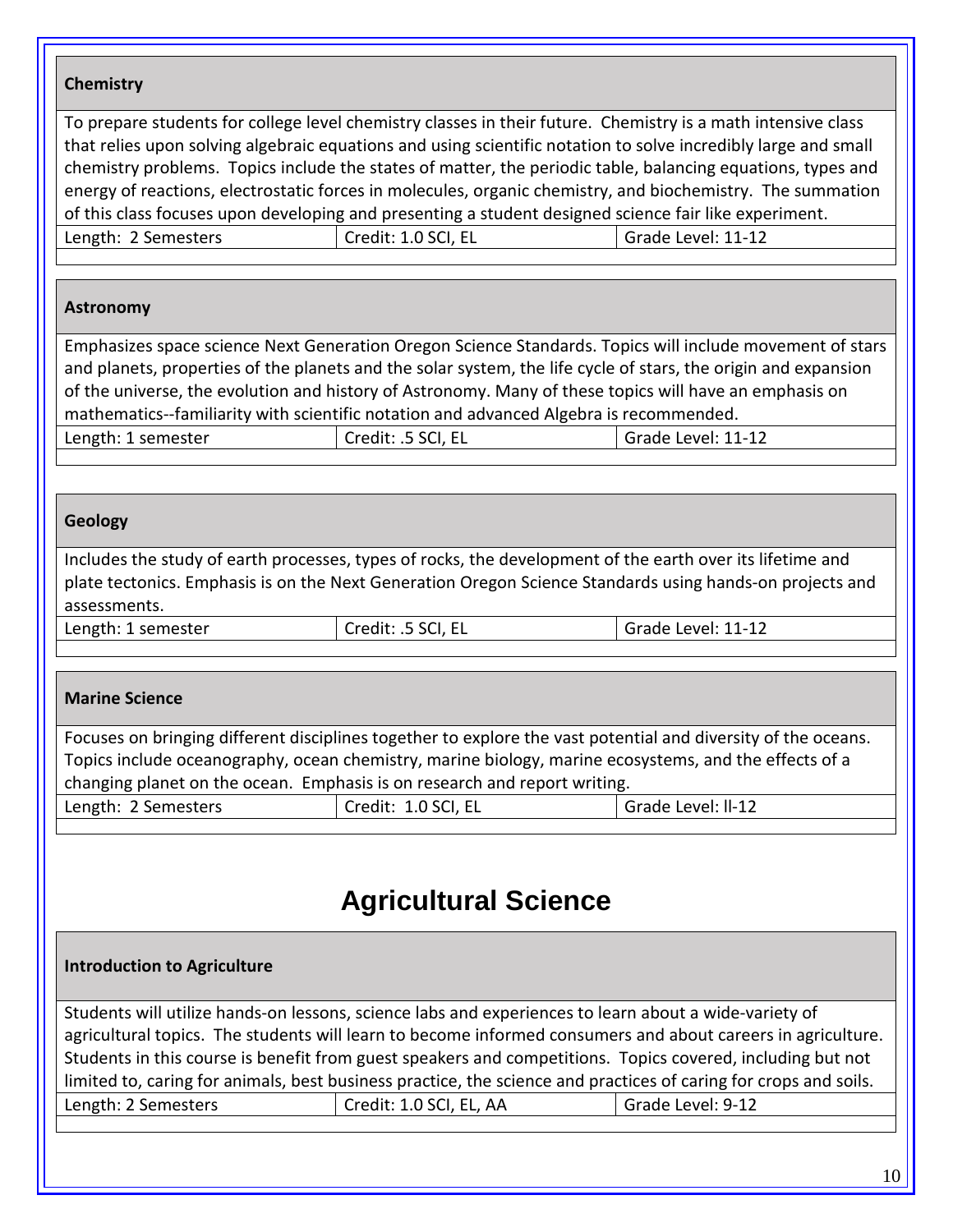#### **Environmental Science and Agriculture**

Examines the mutual relationships between organisms and their environment. In studying the interrelationships among plants, animals, and humans. It will cover topics such as photosynthesis, regeneration, ecosystems, natural resources, and the impact of agriculture. It will also include the topics of chemical and soil science as related to best practices in agriculture.

| Grade Level: 9-12<br>Credit: 0.5 SCI, EL, AA<br>Length: 1 Semesters |
|---------------------------------------------------------------------|
|---------------------------------------------------------------------|

#### **AG Power & Tech**

Looks at the science behind agriculture and agricultural structures. The class utilizes dozens of labs to look at the chemistry, biology, engineering, metallurgy and general sciences that allow agriculture to function. Subject matter covers: electrical power generation, structural design, alternative fuels, power transfer, chemical weathering, erosion control, plastics chemistry and more.

Length: 1 Semester | Credit: 0.5 SCI, EL,AA, Grade Level: 10-12

**Prerequisite: Intermediate/Advanced Ag Mechanics or teacher permission**

#### **Animal Science**

Introductory course in the science surrounding current animal husbandry practices involved in caring for livestock. We will study the rearing techniques, feeding, reproduction, and ethical treatment of livestock. We will explore agricultural practices to produce commodities such as milk, meat, and eggs. Length: 2 Semesters | Credit: 1.0 SCI, EL, AA | Grade Level: 9-12

#### **Horticulture 1**

A hands-on approach to learning. Students will engage in the process of deciding which plants will bring the best return in the marketplace. They will contribute to developing a planting and production schedule that involves: germinating seeds, transplanting young plants, fertilizing plants, and selling the product. Students are involved in growing a sustainable garden.

| Length: 2 Semesters | Credit: 1.0 SCI, EL, AA | Grade Level: 9-12 |
|---------------------|-------------------------|-------------------|
|                     |                         |                   |

#### **Horticulture 2**

Will focus on plant propagation, crop maintenance, plant nutrition, pest management and agricultural business. Projects will include plant grafting, landscape design, landscape construction, agricultural products marketing and sales.

| Length: 2 Semesters | Credit: 1.0 AA, SCI, EL | Grade Level: 10-12 |
|---------------------|-------------------------|--------------------|
|                     |                         |                    |

**Prerequisite: Horticulture 1. Students may take more than once**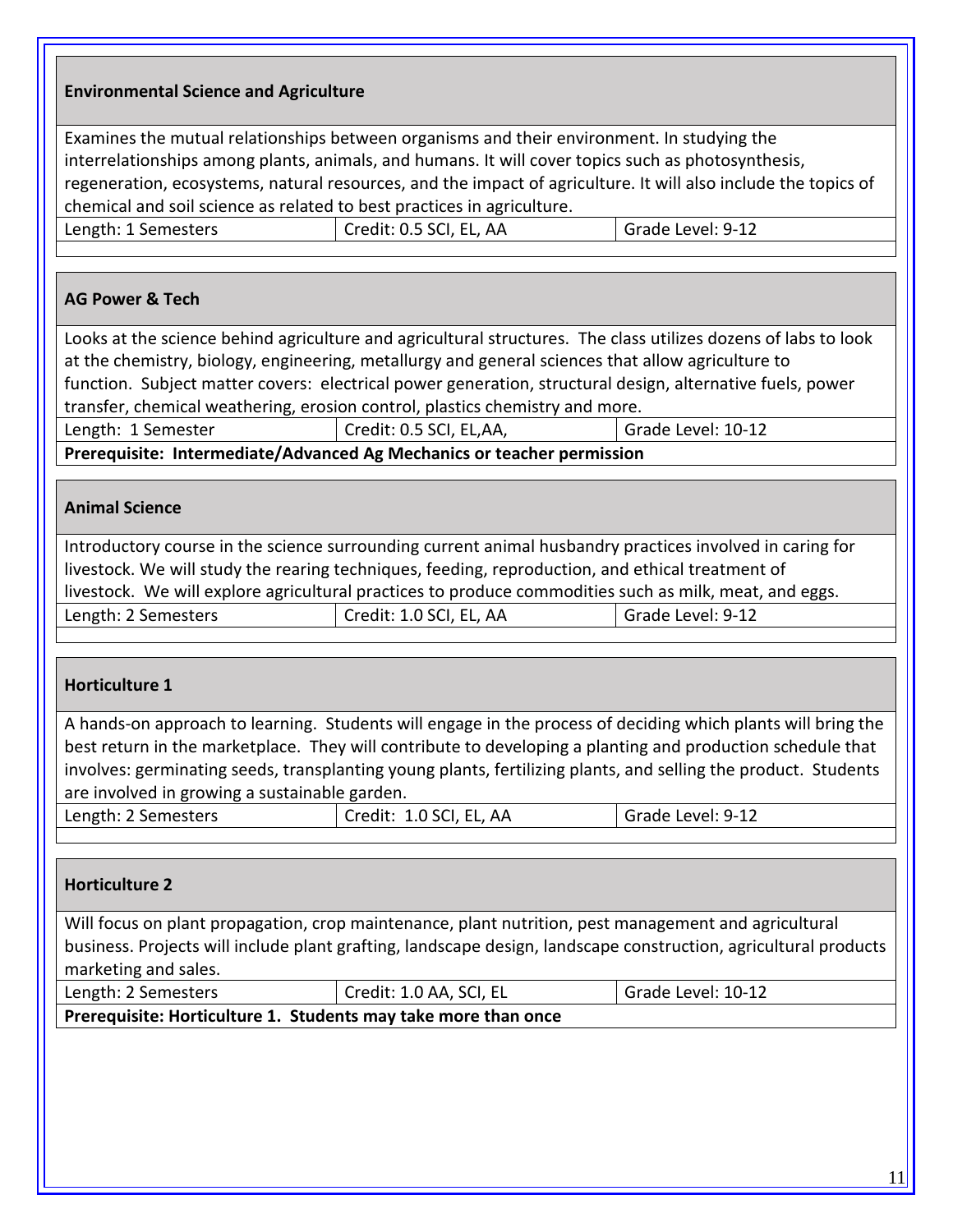| <b>Forestry</b>                   |                                                                                               |                                                                                                                                                                                                                                         |
|-----------------------------------|-----------------------------------------------------------------------------------------------|-----------------------------------------------------------------------------------------------------------------------------------------------------------------------------------------------------------------------------------------|
|                                   | soils, cruising timber, plant identification, log scaling and forestry careers and equipment. | This class will focus on the timber industry, its history, its impact on Oregon and our local region. We will look at<br>current common industry management techniques, including harvesting. Units of study may include: orienteering, |
| Length: One Semester              | Credit: .5 SCI, EL                                                                            | Grade Level: 10-12                                                                                                                                                                                                                      |
|                                   |                                                                                               |                                                                                                                                                                                                                                         |
|                                   |                                                                                               |                                                                                                                                                                                                                                         |
|                                   |                                                                                               |                                                                                                                                                                                                                                         |
|                                   |                                                                                               |                                                                                                                                                                                                                                         |
|                                   |                                                                                               |                                                                                                                                                                                                                                         |
|                                   |                                                                                               |                                                                                                                                                                                                                                         |
|                                   | <b>Social Studies</b>                                                                         |                                                                                                                                                                                                                                         |
| Geography                         |                                                                                               |                                                                                                                                                                                                                                         |
|                                   |                                                                                               | Introduction to the relationship between physical geography and diversity of human culture. Student will                                                                                                                                |
|                                   |                                                                                               | learn skills geographers use to understand the world around them. Student will study the physical processes                                                                                                                             |
|                                   |                                                                                               | and characteristics of Earth and its climates. First semester will study Canada, The United States, and Latin                                                                                                                           |
|                                   | America. Second semester will study Europe, Africa, Asia, and Australia.                      |                                                                                                                                                                                                                                         |
| Length: 2 Semesters               | Credit: 1.0 SS, EL                                                                            | Grade Level: 9                                                                                                                                                                                                                          |
|                                   | IEP Supported sections will be made available to qualified Students                           |                                                                                                                                                                                                                                         |
| <b>World History Through Film</b> |                                                                                               |                                                                                                                                                                                                                                         |
|                                   |                                                                                               | Involves the viewing and analysis of films. Students examine primary and secondary sources in order to                                                                                                                                  |
|                                   |                                                                                               | critically analyze the accuracy of the film, as well as the purpose and direction of the film. Students will also                                                                                                                       |
|                                   |                                                                                               | be able to evaluate the cultural impact on world history through the medium of films. Students will produce                                                                                                                             |
|                                   |                                                                                               | critical analysis as well as create their own short films using techniques from different eras of film.                                                                                                                                 |
| Length: 1 Semester                | Credit: .5 SS, EL                                                                             | Grade Level: 9-12                                                                                                                                                                                                                       |
|                                   |                                                                                               |                                                                                                                                                                                                                                         |
| <b>American Studies</b>           |                                                                                               |                                                                                                                                                                                                                                         |
|                                   |                                                                                               | Gives an overview of the history of the United States from the colonial period through the American Civil                                                                                                                               |
|                                   |                                                                                               | War. Emphasis will be placed on the Revolutionary war, the development of our Constitution. Westward                                                                                                                                    |
|                                   | Expansion, Slavery issues and the Civil War, and Reconstruction.                              |                                                                                                                                                                                                                                         |
| Length: 1 Semesters               | Credit: .5 SS, EL                                                                             | Grade Level: 9-12                                                                                                                                                                                                                       |
|                                   |                                                                                               |                                                                                                                                                                                                                                         |
| <b>Humanities</b>                 |                                                                                               |                                                                                                                                                                                                                                         |
|                                   |                                                                                               | Introduction to the cultural heritage of human beings. Provides an opportunity to explore the human                                                                                                                                     |
|                                   |                                                                                               | creative efforts in relation to history, literature, religion, philosophy, art, music, and architecture. Beginning                                                                                                                      |
|                                   | with the study of the cultures of Greece Rome, and the Renaissance in Europe.                 |                                                                                                                                                                                                                                         |
| Length: 1 Semesters               | Credit: .5 SS, EL                                                                             | Grade Level: 9-12                                                                                                                                                                                                                       |
|                                   |                                                                                               |                                                                                                                                                                                                                                         |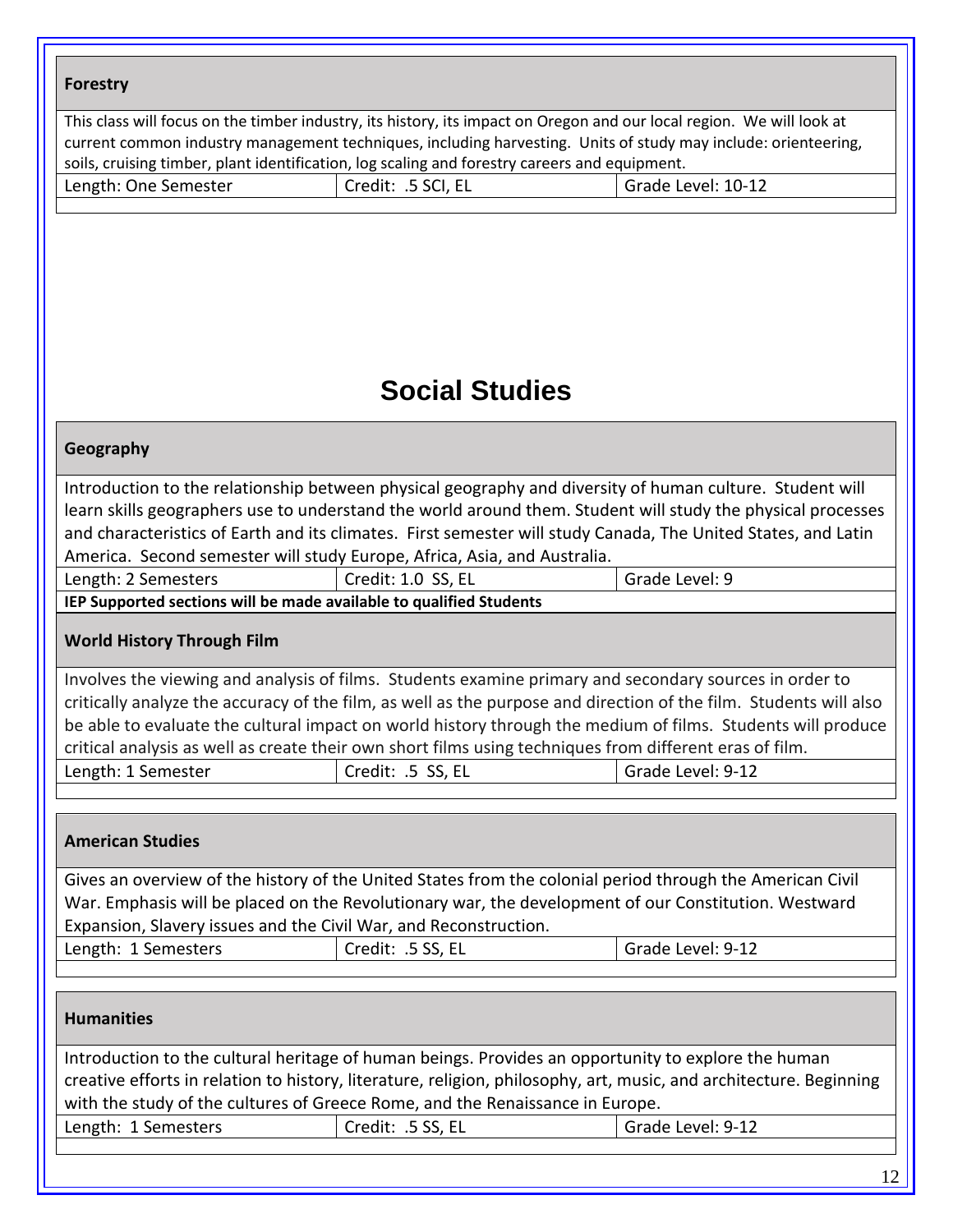| <b>Ancient Civilizations</b>                            |                                                                                                                                                                                                                            |                    |
|---------------------------------------------------------|----------------------------------------------------------------------------------------------------------------------------------------------------------------------------------------------------------------------------|--------------------|
| provided to successive societies, including ours today. | Provides a survey of the evolution of society from ancient Southwest Asia, (Egyptian, African, Indian and<br>others). Students study the rise and fall of civilizations and empires, with an emphasis on the legacies they |                    |
| Length: 1 Semester                                      | Credit: .5 SS, EL                                                                                                                                                                                                          | Grade Level: 9-12  |
|                                                         |                                                                                                                                                                                                                            |                    |
| <b>World History</b>                                    |                                                                                                                                                                                                                            |                    |
|                                                         | Examines significant world events through the passage of time and its relationships to the United States.                                                                                                                  |                    |
| War I.                                                  | Topics covered will be Renaissance and Reformative, Enlightenment, Revolution, Colonization and World                                                                                                                      |                    |
| Length: 1 Semester                                      | Credit: .5 SS                                                                                                                                                                                                              | Grade Level: 10    |
|                                                         |                                                                                                                                                                                                                            |                    |
| <b>Psychology</b>                                       |                                                                                                                                                                                                                            |                    |
|                                                         | Will explore the mental functions of humans. It will deal with both the problems and development that                                                                                                                      |                    |
|                                                         | humans encounter throughout life. Students will be able to recognize and identify the work of psychologists                                                                                                                |                    |
|                                                         | in the past and their influence on current work. The role of experimentation will also be explored.                                                                                                                        |                    |
| Length: 1 Semester                                      | Credit: .5 SS, EL                                                                                                                                                                                                          | Grade Level: 10-12 |
|                                                         |                                                                                                                                                                                                                            |                    |
| <b>History of the Civil War</b>                         |                                                                                                                                                                                                                            |                    |
|                                                         | Examines the era of the American Civil War with emphasis on the period from 1861-1865, the four years of                                                                                                                   |                    |
|                                                         | physical conflict. Other topics covered will include the issues of slavery and our inability to reach and sustain                                                                                                          |                    |
| compromises over issues separating the North and South. |                                                                                                                                                                                                                            |                    |
| Length: 1 Semester                                      | Credit: .5 SS, EL                                                                                                                                                                                                          | Grade Level: 10-12 |
|                                                         |                                                                                                                                                                                                                            |                    |
| <b>Sociology</b>                                        |                                                                                                                                                                                                                            |                    |
|                                                         | Explores the functions of humans in groups and the development of society. We will explore social life,<br>social change, and the social causes and consequences of human behavior. We examine the differences             |                    |
| between large and small group processes.                |                                                                                                                                                                                                                            |                    |
| Length: 1 Semester                                      |                                                                                                                                                                                                                            |                    |
|                                                         | Credit: .5 EL, SS                                                                                                                                                                                                          | Grade Level: 10-12 |
|                                                         |                                                                                                                                                                                                                            |                    |
| <b>U.S. History</b>                                     |                                                                                                                                                                                                                            |                    |
|                                                         | Provides a one-year survey of American history from 1877 to present day, with an emphasis on the                                                                                                                           |                    |
|                                                         | twentieth century. Using the textbook, primary documents, and current events, students learn about the                                                                                                                     |                    |
|                                                         | various political, social and economic developments that have shaped and continue to shape the United                                                                                                                      |                    |
|                                                         | States. Critical thinking is emphasized as an integral way of understanding how the past relates to the                                                                                                                    |                    |
| present and future.                                     |                                                                                                                                                                                                                            |                    |
| Length: 2 Semesters                                     | Credit: 1.0 Social Studies                                                                                                                                                                                                 | Grade Level: 11    |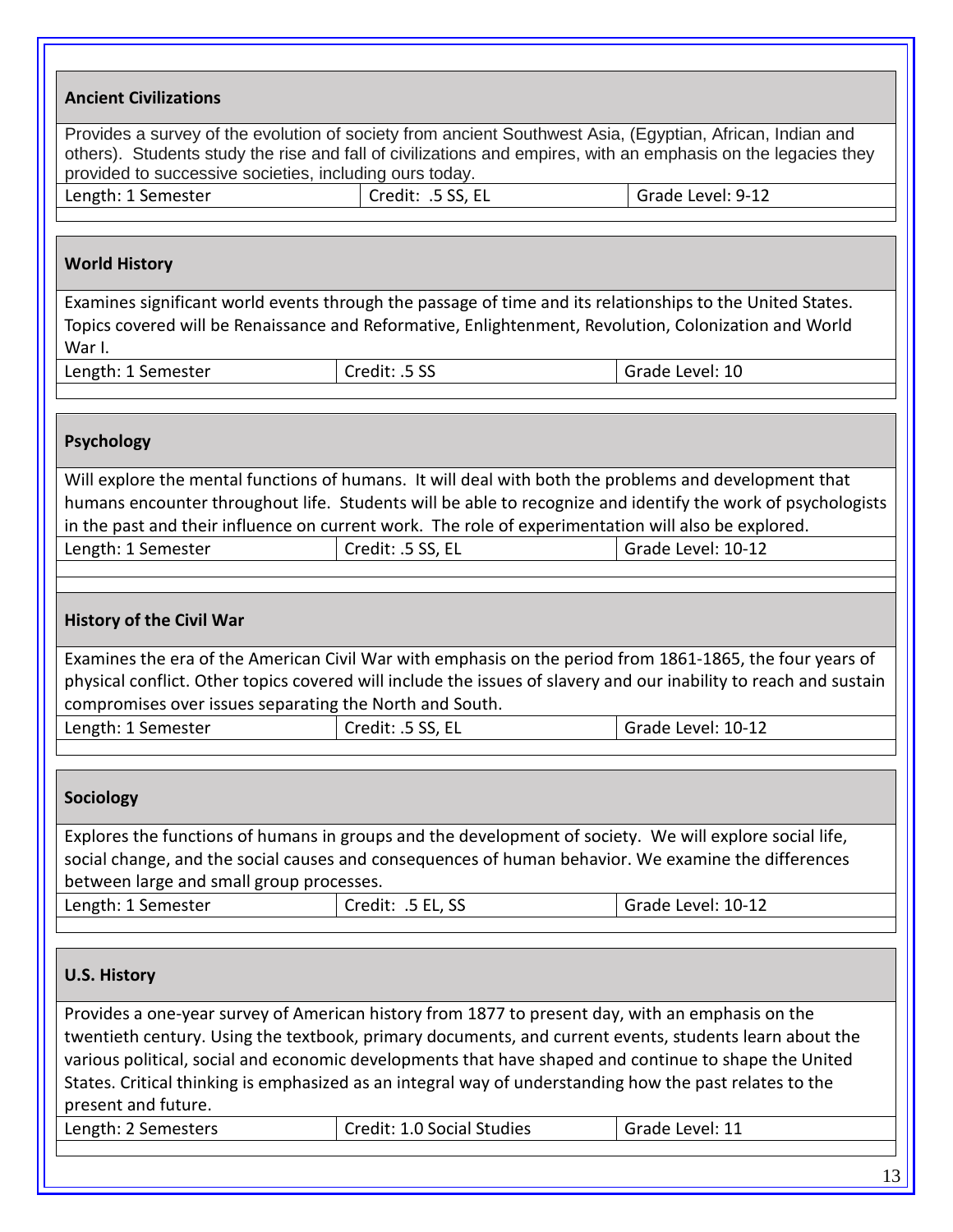#### **Government**

A look into federal, state, and local governments; and how they function. Students will learn the branches of government, the roles they play, how the checks and balances work, and the purpose of federalism in our nation. Students will study the framework of the Constitution and the purpose of representative government.

|  | Length: 1 Semester |
|--|--------------------|
|--|--------------------|

Credit: .5 Social Studies Grade Level: 12

# **Health**

#### **Health**

Health is a course that will help students develop skills to analyze the influences and pressures they face regarding the effects of good and poor choices on the human body. The areas we will cover include drugs and alcohol, physical fitness, nutrition, sun or tanning bed exposure, body structure, and healthy relationships. The objective is to increase student knowledge and understanding.

Length: 2 Semesters The Credit: 1.0 HE Grade Level: 10-12

**IEP Supported sections will be made available to qualified Students**

## **Physical Fitness**

#### **Physical Education**

Is designed to improve and encourage physical fitness for all students. Lifetime physical activity will be stressed through implementation of a variety of individual, team, non-traditional and adventure activities. There activities are for the students' future use as a means for being physically fit, participating recognizing the value of physical activity and its contribution to a healthy lifestyle.

| ! Semesters<br>Length: 2 | Credit: 1 0 PF FI.<br>-- | Grade Level: 9-12 |
|--------------------------|--------------------------|-------------------|
| .                        |                          |                   |

Students may take this course more than once.

#### **Conditioning**

Instructs students in the basic principles of strength training and conditioning for personal fitness development. Students will focus on proper lifting technique, hot to strengthen major muscle groups and how to increase speed, agility, and endurance. Students will follow a designed work-out plan based on the conditioning principles taught. Tests and measurements of fitness will be part of this course. Students will also participate in various physical activities that promote a healthy lifestyle.

| Length: 1 Semester                                                                                             | Credit: .5 PE, EL | Grade Level: 9-12 |
|----------------------------------------------------------------------------------------------------------------|-------------------|-------------------|
| The continuous contract of the state of the contract of the contract of the state of the state of the state of |                   |                   |

Students may take this course more than once.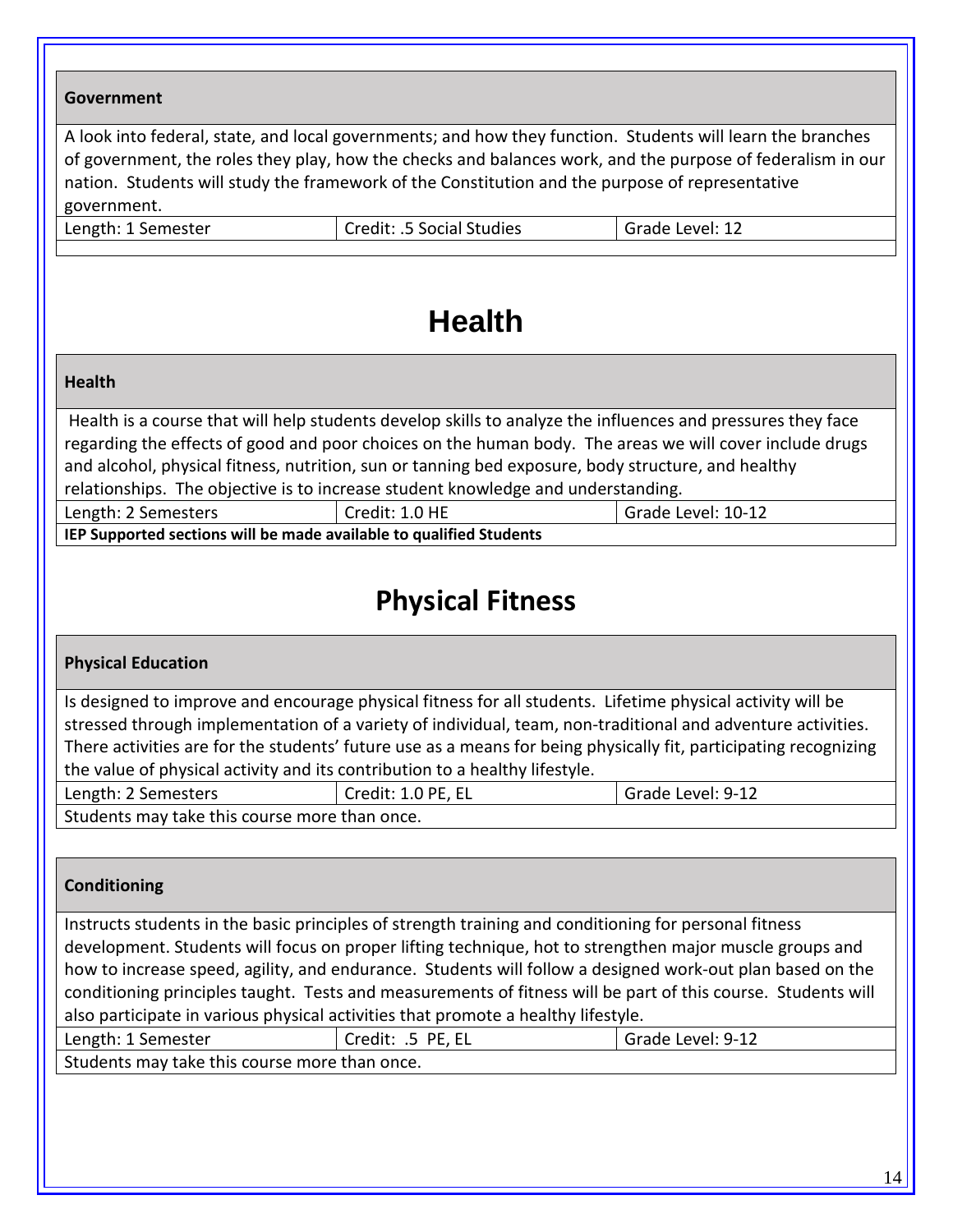# **Applied Art (Electives)**

# **Foreign Language**

#### **Spanish 1**

Students build vocabulary, learn to read, write, understand, and speak basic Spanish through the study of vocabulary, grammar, short readings, and guided conversations. This class is for non-speakers of Spanish. Please select Spanish 3 / 4 if you already speak Spanish. Length: 2 Semesters | Credit: 1.0 AA, EL Grade Level: 9-12

#### **Spanish 2**

Students continue to develop vocabulary and to develop listening, speaking, reading, and writing skills. Students will learn about some aspects of culture in Spanish-speaking countries. Students will have instruction in at least one of the past tenses. This class is for non-speakers of Spanish. Please select Spanish 3 / 4 if you already speak Spanish.

| Length: 2 Semesters                                                  | Credit: 1.0 AA, EL | Grade Level: 10-12 |
|----------------------------------------------------------------------|--------------------|--------------------|
| Prerequisite: Successful completion of Spanish 1 or teacher approval |                    |                    |

#### **Spanish 3 or 4**

This course is designed for those students who have completed Spanish 1 & 2 and for students, native or non-native, who are fluent or nearly fluent Spanish speakers. There will be instruction in proper written, read, and spoken Spanish. There will also be coverage of content covering geography, cultures, history and the arts in Spanish.

Length: 2 Semesters Credit: 1.0 AA, EL Grade Level: 9-12

**Prerequisite: Successful completion of Spanish 1 & 2 or teacher approval** *Take the Willamette Promise test in order to earn college credit for first, second or third year Spanish*

## **Musical Arts**

| <b>Concert Band</b>                                                                                                                                                                                           |  |  |  |  |  |  |  |  |
|---------------------------------------------------------------------------------------------------------------------------------------------------------------------------------------------------------------|--|--|--|--|--|--|--|--|
| The Concert band is open to all students who are learning to play an instrument. This class will prepare<br>students to achieve a high level of performance while following the national standards for music. |  |  |  |  |  |  |  |  |
| Length: 2 Semesters<br>Credit: 1.0 AA, EL<br>Grade Level: 9-12                                                                                                                                                |  |  |  |  |  |  |  |  |
|                                                                                                                                                                                                               |  |  |  |  |  |  |  |  |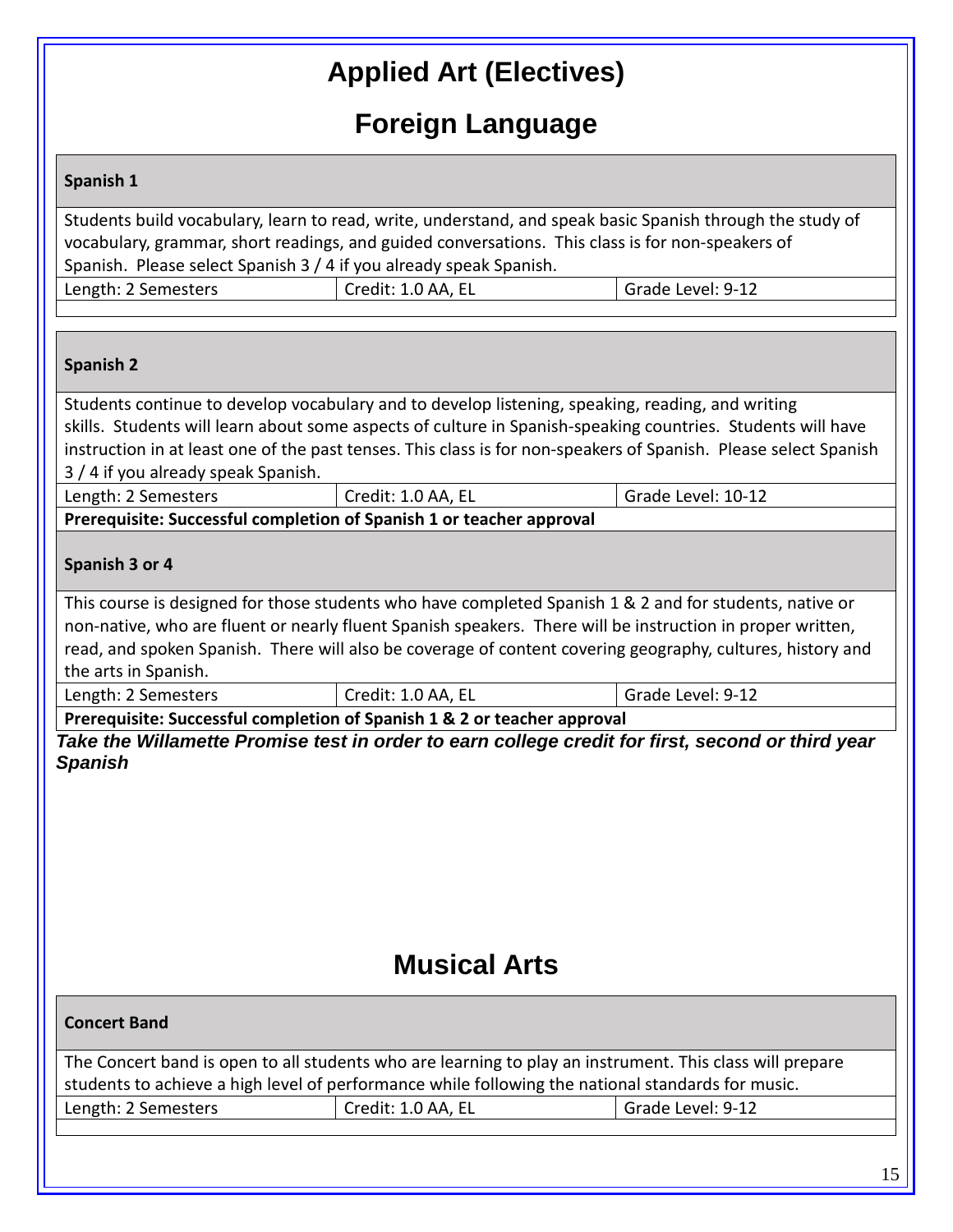| <b>Symphonic Band (Auditioned)</b>                  |                                                                                               |                                                                                                                                                                                                                                                                                                                                                                                                                                       |
|-----------------------------------------------------|-----------------------------------------------------------------------------------------------|---------------------------------------------------------------------------------------------------------------------------------------------------------------------------------------------------------------------------------------------------------------------------------------------------------------------------------------------------------------------------------------------------------------------------------------|
|                                                     |                                                                                               | This is an auditioned class. Designed to develop students' musical skills and talents in a large instrumental<br>ensemble setting. Course activities include individual and group rehearsal, music theory and history.<br>Attendance to class is crucial for success of the group and attendance to all performances and functions is<br>mandatory. Students prepare for a Spring season of OSAA sanctioned performance competitions. |
| Length: 2 Semesters                                 | Credit: 1.0 AA,EL                                                                             | Grade Level: 9-12                                                                                                                                                                                                                                                                                                                                                                                                                     |
| <b>Prerequisite: Audition/Consent of Instructor</b> |                                                                                               |                                                                                                                                                                                                                                                                                                                                                                                                                                       |
| Piano/Keyboard                                      |                                                                                               |                                                                                                                                                                                                                                                                                                                                                                                                                                       |
|                                                     | perform during in-class performances. The class follows national music standards.             | The SHS piano class will teach students how to read music and play piano with both hands while preparing them to                                                                                                                                                                                                                                                                                                                      |
| Length: 1 Semester                                  | Credit: .5 AA, EL                                                                             | Grade Level: 9-12                                                                                                                                                                                                                                                                                                                                                                                                                     |
|                                                     |                                                                                               |                                                                                                                                                                                                                                                                                                                                                                                                                                       |
| <b>Concert Choir</b>                                |                                                                                               |                                                                                                                                                                                                                                                                                                                                                                                                                                       |
|                                                     | music history and theory following national standards for music.                              | Is open to all students, even those who have never sung, if they are interested in learning to sing. Designed<br>to develop students' musical skills and talents. Course activities include: individual and group rehearsal,                                                                                                                                                                                                          |
| Length: 2 Semesters                                 | Credit: 1.0 AA, EL                                                                            | Grade Level: 9-12                                                                                                                                                                                                                                                                                                                                                                                                                     |
| <b>Symphonic Choir (Auditioned)</b>                 |                                                                                               |                                                                                                                                                                                                                                                                                                                                                                                                                                       |
|                                                     | class is crucial for success of the group and attendance to all performances and functions is | This is an auditioned class. Designed to develop students' musical skills and talents in a large ensemble<br>setting. Course activities include individual and group rehearsal, music theory and history. Attendance to                                                                                                                                                                                                               |
|                                                     |                                                                                               | mandatory. Students prepare for a Spring season of OSAA sanctioned performance competitions.                                                                                                                                                                                                                                                                                                                                          |
| Length: 2 Semesters                                 | Credit: 1.0 AA, EL<br>Prequisite: Concert Choir and Audition or Instructor Consent            | Grade Level: 9-12                                                                                                                                                                                                                                                                                                                                                                                                                     |
|                                                     |                                                                                               |                                                                                                                                                                                                                                                                                                                                                                                                                                       |
| <b>Music Appreciation</b>                           |                                                                                               |                                                                                                                                                                                                                                                                                                                                                                                                                                       |
|                                                     |                                                                                               | Music History/Appreciation courses survey different musical styles and periods with the intent of increasing<br>students' enjoyment of musical styles and/or developing their artistic or technical judgment. Music<br>History/Appreciation courses may also focus on developing an understanding of a particular style or period.                                                                                                    |
| Length: 1 Semester                                  | Credit: .5 AA, EL                                                                             | Grade Level: 9-12                                                                                                                                                                                                                                                                                                                                                                                                                     |
|                                                     |                                                                                               |                                                                                                                                                                                                                                                                                                                                                                                                                                       |
|                                                     |                                                                                               |                                                                                                                                                                                                                                                                                                                                                                                                                                       |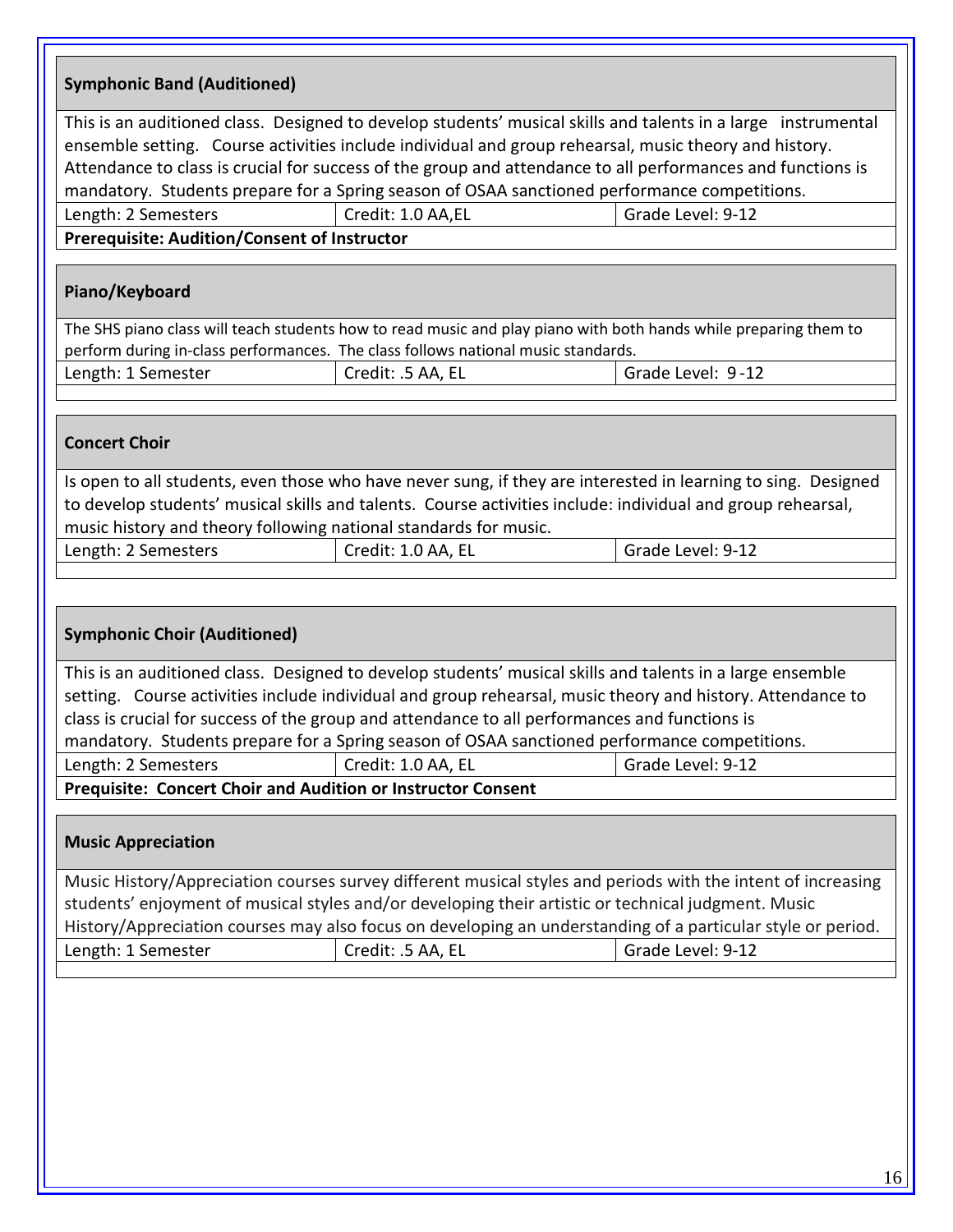# **Theatrical Arts**

#### **Drama**

Develops team and theater skills. Students become familiar with theater terminology and techniques rehearsals and through participation in a full-length play. Evaluation is based on rehearsal and performance. Talent is not a requirement, being an asset to the team is a requirement. Length: 1 Semester The Credit: .5 AA, EL Grade Level: 9-12

# **Agriculture**

#### **Beginning Ag Mechanics (metal working 1st semester & wood working 2nd semester)**

Is designed to give students exposure to learn useful life skills or explore the skilled trades and prepare for apprenticeship opportunities. The class combines in-class lessons and hands-on experiences. Subject matter varies greatly, depending on the semester and the year, covering topics from basic use and care of tools and techniques in construction, welding and fabrication to small engines and electricity.

|  | Length: 2 Semesters | Credit: 1.0 AA, EL | Grade Level: 9-12 |
|--|---------------------|--------------------|-------------------|
|--|---------------------|--------------------|-------------------|

#### **Intermediate / Advanced Ag Mechanics (metal working 1st semester & wood working 2nd semester)**

Is designed to bring together knowledge and skills from previous years and apply them in building and fabricating personal and class projects. Students will be encouraged to create, design and build multiple projects in class. Special emphasis will be placed on problem solving, basic engineering, and troubleshooting functionality and design issues. Projects fabricated will depend on semester and year.

| Length: 2 Semesters | Credit: 1.0 AA, EL                                                                          | Grade Level: 10-12 |
|---------------------|---------------------------------------------------------------------------------------------|--------------------|
|                     | Student may take more than once. Prerequisite: Beginning Ag Mechanics or teacher permission |                    |

## **Business Education**

#### **Web Design**

An introductory course designed to allow students to learn how to create websites using a variety of templates as well as learning basic coding. This is a hands on lab course. The majority of work is completed in class so good attendance is essential. Students learn the basics of web design using HTML/ CSS coding and how to upload site content. Students will use Google Sites, Weebly and Notepad. There will be an emphasis on good design and troubleshooting. Length: 1 Semester The Credit: 0.5 AA, EL Grade Level: 9-12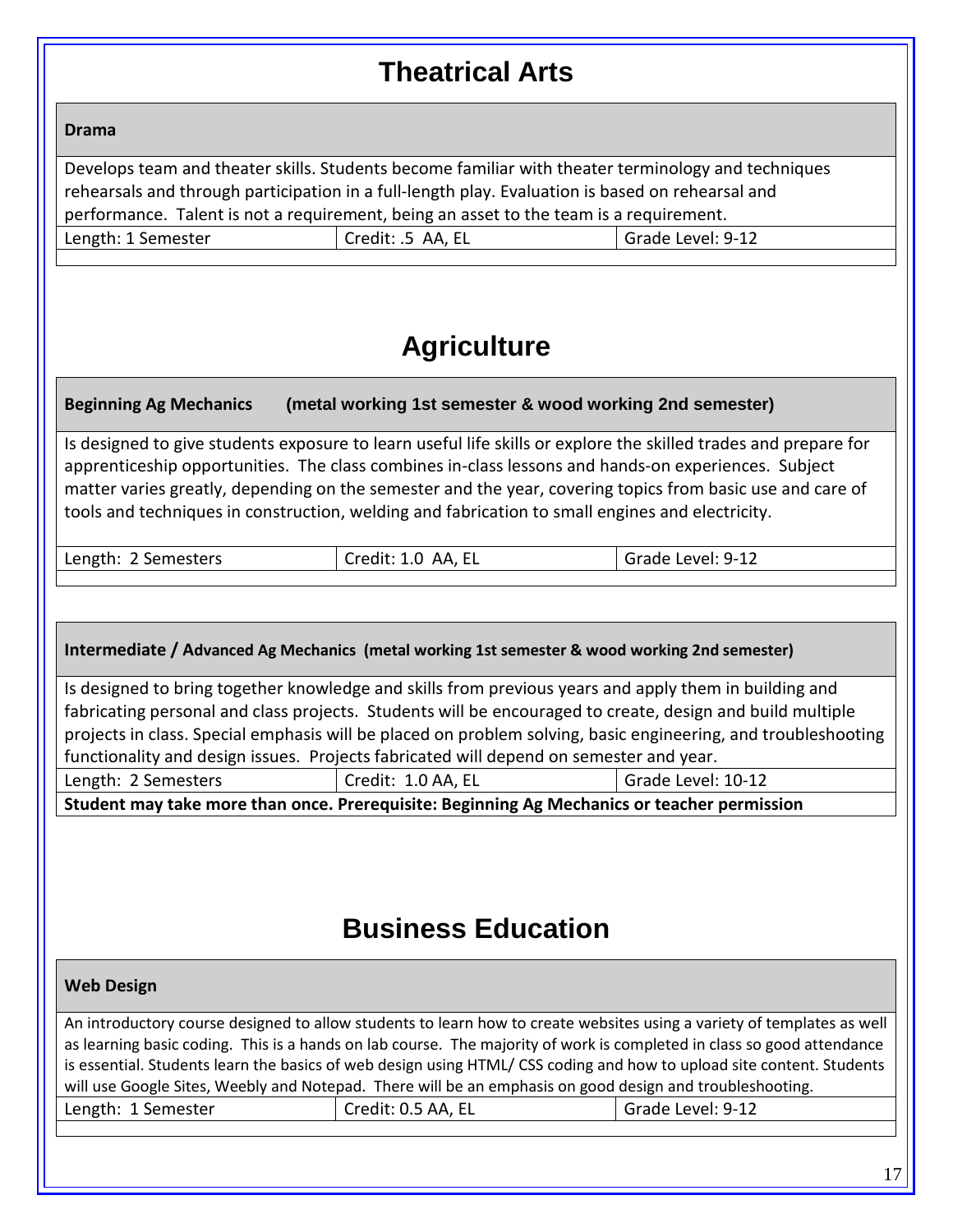#### **Introduction to Computer Science**

This broad based intro class uses the Snap! Visual programming language to introduce students to computational thinking. This course will teach students how to program, using Snap!, one of the friendliest programming languages ever invented. It is purely graphical, which means programming involves simply dragging blocks around, and building bigger blocks out of smaller blocks. The course also focuses on some of the "Big Ideas" of computing, such as abstraction, design, recursion, concurrency, simulations, and the limits of computation. It will review some beautiful applications of computing that have changed the world, talk about the history of computing and where it will go in the future. Throughout the course, relevance to the student and society will be emphasized.

Length: 2 Semesters | Credit: 1.0 AA, EL | Grade Level: 9-12

#### **Computer Information Systems (CIS) 101**

Introduces the student to the basic microcomputer hardware/software systems. It includes: wordprocessing, spreadsheet, database, presentation and introduction to the internet

| Length: 1 Semester | Credit: .5 AA, EL |
|--------------------|-------------------|
|                    |                   |

**Students have the opportunity to earn 3 credits through Chemeketa Community College.**

#### **TEALS/ Innovations**

Students will be exposed to different types of innovative entrepreneurial concepts: design thinking, rapid prototyping, and team building. Students will develop an entrepreneurial mindset.

Students will utilize technology including 3D printers, micro bits and block based coding to create real-world projects.

Length: 1 Semester | Credit: 0.5 AA, EL Grade Level: 9-12

Grade Level: 9-12

#### **Marketing**

Gives the student an introduction to the basic principles of marketing and its important role in the freeenterprise system. Some topics include advertising, selling, display, customer service, marketing careers, consumer buying behavior, promotion pricing and distribution. Students will demonstrate their knowledge and skills through the operation of the Spartan Shoppe. Those students interested in pursuing a career in business will benefit from this course.

| Length: 2 Semesters | <sup>I</sup> Credit: 1.0 AA, EL | Grade Level: 9-12 |
|---------------------|---------------------------------|-------------------|
|                     |                                 |                   |

#### **Business Arts 100**

Students examine different business opportunities within our state. Students research educational requirements, work-skills and job experiences that are needed to enter and advance within different industries. This course is meant to be a broad introduction to a variety of businesses

Length: 1 Semester The Credit: .05 AA, EL Credit: .05 AA, EL Grade Level: 9-12

**Successful completion of this class will transfer to Chemeketa as an EL course within the Business Management degree program.**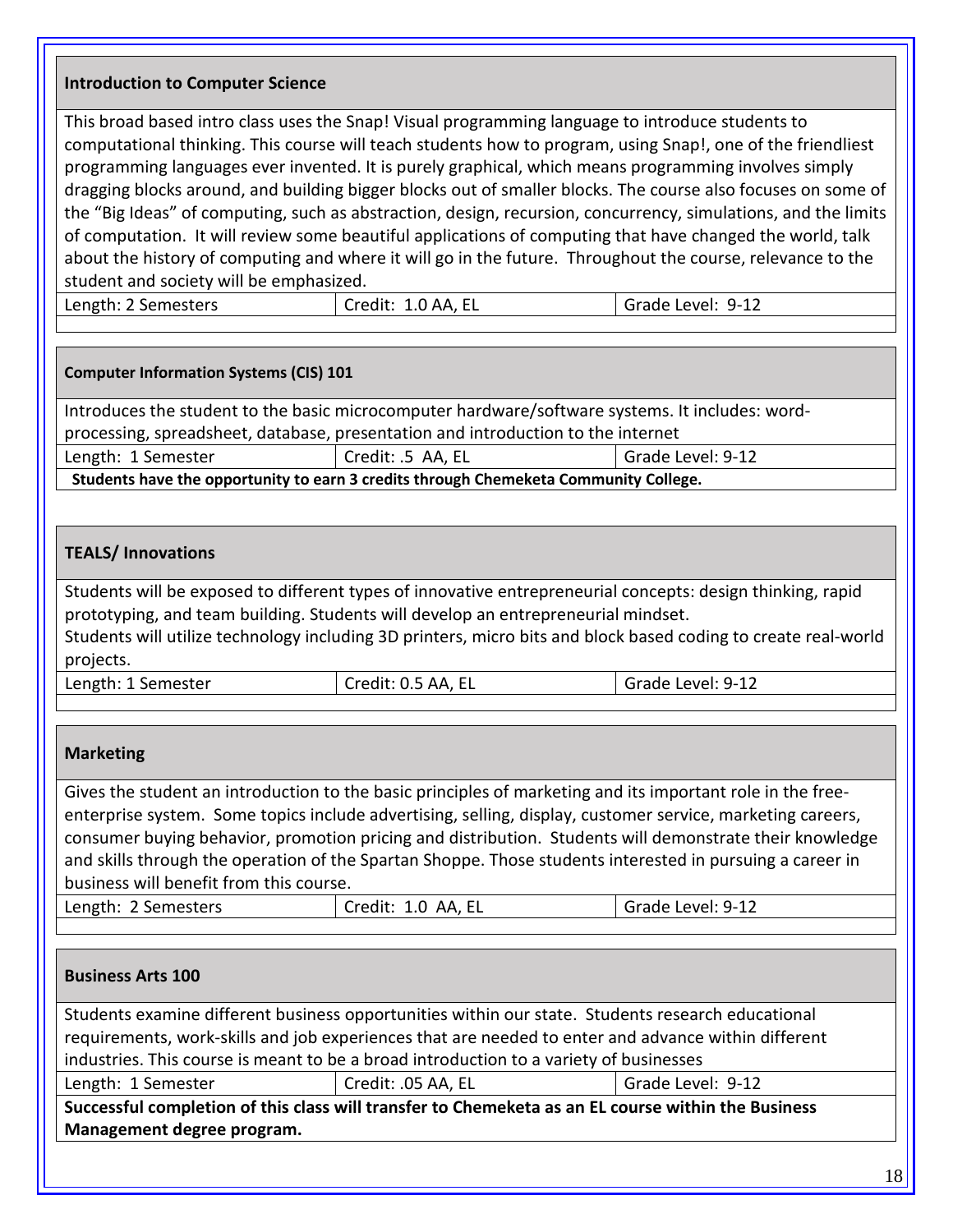# **Visual Arts**

#### **Beginning Visual Communications/Fine Arts**

Students will be given the opportunity to select their own designs and learn to develop their own strengths in art. Included in this course are the study of color theory, linear perspective, palette mixing and compositions including brush stroke, landscape, still life, portraiture, drawing and mixed media design. Several mediums will be incorporated in these studies such as: graphite, charcoal, pens, oil, and clay. Ceramic hand building techniques will be studied, as well as glaze application and slip mold pouring. All art students will submit final works to show in the Art Studio Student Showcase. This is an annual art show at Sheridan High. In some years this show may be digital.

Length: 1 Semester | Credit: 0.5 AA, EL | Grade Level: 9-12

#### **Intermediate/Advanced Visual Communications/Fine Arts**

Focus is on a deeper understanding of drawing and painting technique, subject matter, and use of media. Students will fine-tune learned studio skills to focus on areas of specific interest. Opportunities to develop skills needed to attend a fine arts college or enter the design or fine arts workforce will be explored.

All art students will submit final works to show in the Art Studio Advanced Student Showcase. This is an annual art show at Sheridan High. In some years this show may be digital.

| Length: 1 Semester |   |  |  |  |   | Credit: 0.5 AA, EL |  |  | Grade Level: 9-12 |  |
|--------------------|---|--|--|--|---|--------------------|--|--|-------------------|--|
|                    | . |  |  |  | . |                    |  |  |                   |  |

**Prerequisite: Beginning Visual Communications/Fine Arts or teacher approval**

## **Other Electives**

|  |  |  |  |  | Career Skills for the 21 <sup>st</sup> Century |
|--|--|--|--|--|------------------------------------------------|
|--|--|--|--|--|------------------------------------------------|

Career Skills for the 21st Century provides students an opportunity to discover their present interests, values, aptitudes, skills and personality type. This individual self-knowledge is applied to research possible careers, create a resume, cover letter and career portfolio. Students will have an opportunity to experience a job shadow and mock job interview.

| Semester<br>Length <sup>.</sup> | - - | Level: 9-12 |
|---------------------------------|-----|-------------|
|                                 |     |             |

#### **Personal Finance**

The goal for Personal Finance is to help students become financially responsible, conscientious members of society. This course develops students' understanding and skills in such areas as money management, budgeting, financial goal attainment, the wise use of credit, insurance, investments, and consumer rights and responsibilities. This course will give students the tools and resources to make wise financial decisions, evaluating the costs and benefits of their decisions.

| Length: 1 Semester | Credit: .5 EL | Grade Level: 10-12 |
|--------------------|---------------|--------------------|
|                    |               |                    |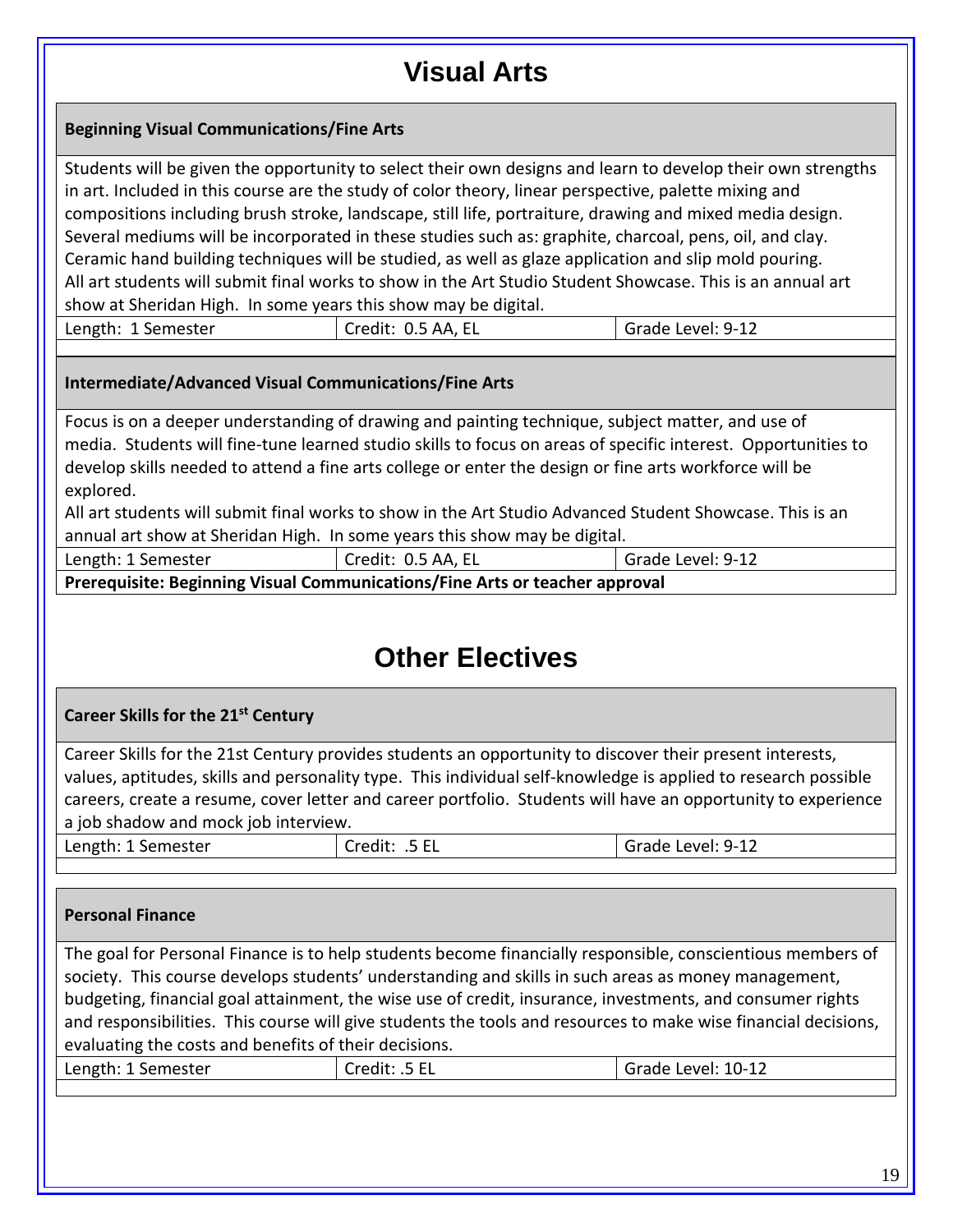| <b>Child Development</b>                                                                                                                                                                                          |                                                                                                         |                                                                                                                 |  |  |
|-------------------------------------------------------------------------------------------------------------------------------------------------------------------------------------------------------------------|---------------------------------------------------------------------------------------------------------|-----------------------------------------------------------------------------------------------------------------|--|--|
|                                                                                                                                                                                                                   |                                                                                                         |                                                                                                                 |  |  |
| The focus will be understanding and caring for children. Topics include developmental stages conception-<br>age five, children's physical, intellectual, emotional, and social-growth, and the importance of play |                                                                                                         |                                                                                                                 |  |  |
| and developing trust.                                                                                                                                                                                             |                                                                                                         |                                                                                                                 |  |  |
| Length: 1 Semester                                                                                                                                                                                                | Credit: .5 EL                                                                                           | Grade Level: 9-12                                                                                               |  |  |
|                                                                                                                                                                                                                   |                                                                                                         |                                                                                                                 |  |  |
| AVID 9th/10th                                                                                                                                                                                                     |                                                                                                         |                                                                                                                 |  |  |
|                                                                                                                                                                                                                   | The AVID elective class is a key element of the AVID program. Students learn through holding tutorials, |                                                                                                                 |  |  |
|                                                                                                                                                                                                                   | developing and practicing organizational skills, goal-setting and critical thinking. Students have      |                                                                                                                 |  |  |
|                                                                                                                                                                                                                   | opportunities to participate in team-building exercises and visit college campuses. AVID students are   |                                                                                                                 |  |  |
| typically preparing for a college-bound path after high-school.                                                                                                                                                   |                                                                                                         |                                                                                                                 |  |  |
| Length: 2 Semesters                                                                                                                                                                                               | Credit: 1.0 EL                                                                                          | Grade Level: 9-10                                                                                               |  |  |
| <b>Application Required</b>                                                                                                                                                                                       |                                                                                                         |                                                                                                                 |  |  |
| AVID 11th/12th                                                                                                                                                                                                    |                                                                                                         |                                                                                                                 |  |  |
|                                                                                                                                                                                                                   | The AVID elective class is a key element of the AVID program. Students learn through holding tutorials, |                                                                                                                 |  |  |
|                                                                                                                                                                                                                   | developing and practicing organizational skills, goal-setting and critical thinking. Students have      |                                                                                                                 |  |  |
|                                                                                                                                                                                                                   | opportunities to participate in team-building exercises and visit college campuses. AVID students are   |                                                                                                                 |  |  |
| typically preparing for a college-bound path after high-school.                                                                                                                                                   |                                                                                                         |                                                                                                                 |  |  |
| Length: 2 Semesters                                                                                                                                                                                               | Credit: 1.0 EL                                                                                          | Grade Level: 11-12                                                                                              |  |  |
| <b>Application Required</b>                                                                                                                                                                                       |                                                                                                         |                                                                                                                 |  |  |
|                                                                                                                                                                                                                   |                                                                                                         |                                                                                                                 |  |  |
| Leadership / Yearbook                                                                                                                                                                                             |                                                                                                         |                                                                                                                 |  |  |
|                                                                                                                                                                                                                   | Students will learn what makes an effective leader and how to develop their own effective leadership    |                                                                                                                 |  |  |
|                                                                                                                                                                                                                   |                                                                                                         | style. Students enrolled in this course will have a direct role in planning and operating student activities at |  |  |
|                                                                                                                                                                                                                   | Sheridan High School. Students will learn through doing: meeting goals, communicating effectively, and  |                                                                                                                 |  |  |
|                                                                                                                                                                                                                   | critical self-evaluation of their work in order to improve their leadership skills.                     |                                                                                                                 |  |  |
|                                                                                                                                                                                                                   | Students work together as a team to produce the SHS yearbook. Students will receive instruction in      |                                                                                                                 |  |  |
| photojournalism, page layout, and graphics.                                                                                                                                                                       |                                                                                                         |                                                                                                                 |  |  |
| Length: 2 Semesters<br><b>Application required 9th-12th</b>                                                                                                                                                       | Credit: 1.0 EL                                                                                          | Grade Level: 9-12                                                                                               |  |  |
|                                                                                                                                                                                                                   |                                                                                                         |                                                                                                                 |  |  |
| <b>Office Aide</b>                                                                                                                                                                                                |                                                                                                         |                                                                                                                 |  |  |
|                                                                                                                                                                                                                   |                                                                                                         | Office Aides help perform a number of functions in the office: answering phones, taking messages, greeting      |  |  |
| visitors, running call slips, filing and distributing paperwork. Students should not sign up if they are not                                                                                                      |                                                                                                         |                                                                                                                 |  |  |
| comfortable with all of these tasks. This is a Pass/No Pass class. 80% attendance is required to pass the                                                                                                         |                                                                                                         |                                                                                                                 |  |  |
| class. Students must be on-track to graduate and must have maintained a 90% or higher attendance rate                                                                                                             |                                                                                                         |                                                                                                                 |  |  |
| the previous school year.                                                                                                                                                                                         |                                                                                                         |                                                                                                                 |  |  |
| Length: 1 Semester                                                                                                                                                                                                | Credit: .5 EL                                                                                           | Grade Level: 11-12                                                                                              |  |  |
| <b>Application required (P/F course)</b>                                                                                                                                                                          |                                                                                                         |                                                                                                                 |  |  |
|                                                                                                                                                                                                                   |                                                                                                         |                                                                                                                 |  |  |
|                                                                                                                                                                                                                   |                                                                                                         |                                                                                                                 |  |  |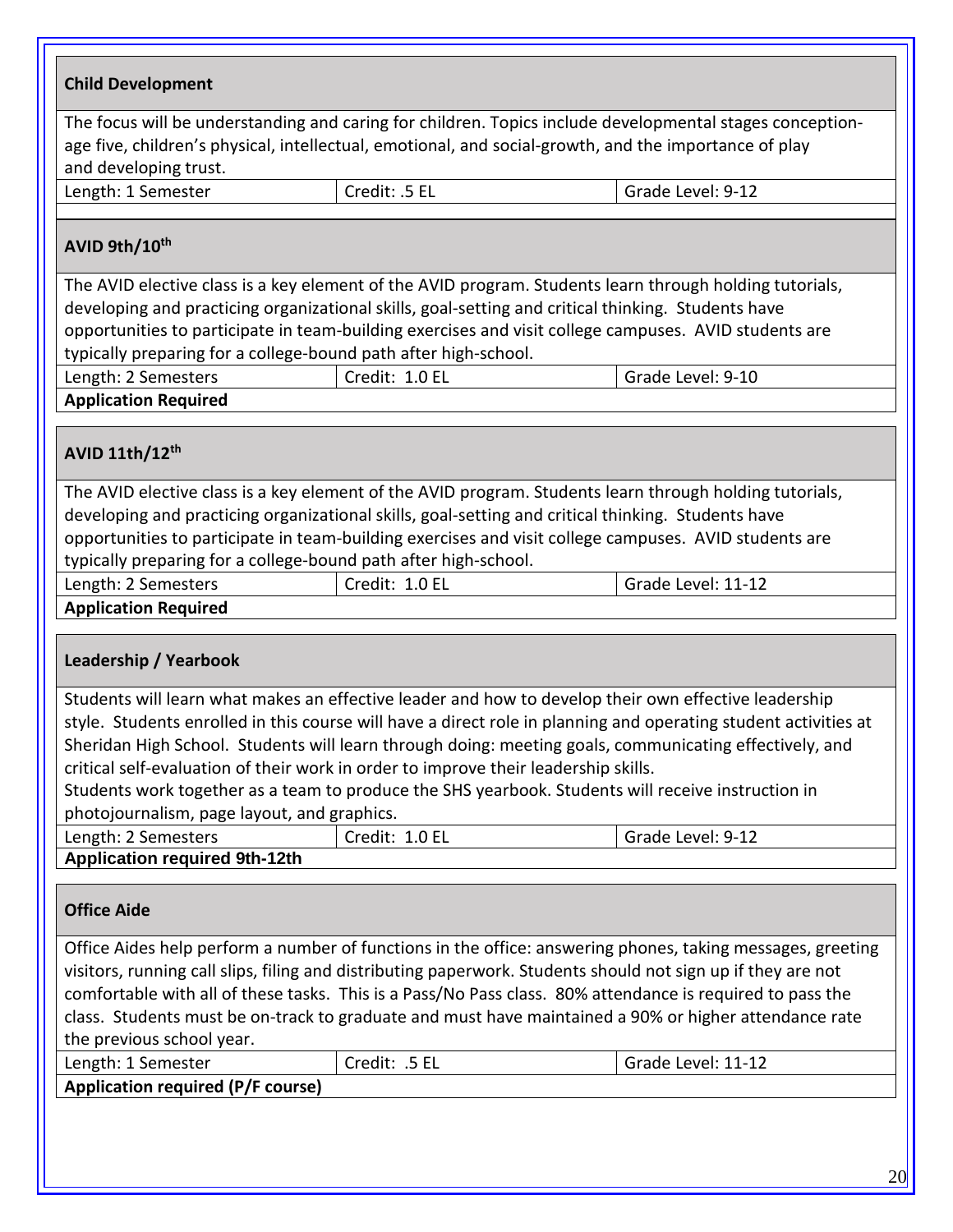| <b>Teacher Aide</b>                                                                                                                                                                                                                                                                                                                                                                                                                                                                                                                                                                                                                                                                                           |               |                                                                                                                                                                                                                                |  |  |
|---------------------------------------------------------------------------------------------------------------------------------------------------------------------------------------------------------------------------------------------------------------------------------------------------------------------------------------------------------------------------------------------------------------------------------------------------------------------------------------------------------------------------------------------------------------------------------------------------------------------------------------------------------------------------------------------------------------|---------------|--------------------------------------------------------------------------------------------------------------------------------------------------------------------------------------------------------------------------------|--|--|
| This Elective is designed to provide additional help for staff and to provide the opportunity for students to                                                                                                                                                                                                                                                                                                                                                                                                                                                                                                                                                                                                 |               |                                                                                                                                                                                                                                |  |  |
| perform in a service capacity as they explore the possibility and fit for future career.                                                                                                                                                                                                                                                                                                                                                                                                                                                                                                                                                                                                                      |               |                                                                                                                                                                                                                                |  |  |
| Length: 1 Semester                                                                                                                                                                                                                                                                                                                                                                                                                                                                                                                                                                                                                                                                                            | Credit: .5 EL | Grade Level:                                                                                                                                                                                                                   |  |  |
| Prerequisite approval from Teacher/Administrator (P/F course)                                                                                                                                                                                                                                                                                                                                                                                                                                                                                                                                                                                                                                                 |               |                                                                                                                                                                                                                                |  |  |
|                                                                                                                                                                                                                                                                                                                                                                                                                                                                                                                                                                                                                                                                                                               |               |                                                                                                                                                                                                                                |  |  |
| <b>Work Experience for Elective Credit</b>                                                                                                                                                                                                                                                                                                                                                                                                                                                                                                                                                                                                                                                                    |               |                                                                                                                                                                                                                                |  |  |
|                                                                                                                                                                                                                                                                                                                                                                                                                                                                                                                                                                                                                                                                                                               |               | 65 Hours of work experience could earn .5 of EL credit, with a maximum of 1.0 credit each semester.                                                                                                                            |  |  |
|                                                                                                                                                                                                                                                                                                                                                                                                                                                                                                                                                                                                                                                                                                               |               | Students must Turn-in copies of Pay-Stubs to the SHS Registrar and a Work Experience Reflection by the end                                                                                                                     |  |  |
| student's work-site supervisor.                                                                                                                                                                                                                                                                                                                                                                                                                                                                                                                                                                                                                                                                               |               | of the semester. SHS will request an employee evaluation and must have the contact information of the                                                                                                                          |  |  |
| Length: 65 approved hours                                                                                                                                                                                                                                                                                                                                                                                                                                                                                                                                                                                                                                                                                     | Credit: .5 EL | Grade Level: 11-12                                                                                                                                                                                                             |  |  |
|                                                                                                                                                                                                                                                                                                                                                                                                                                                                                                                                                                                                                                                                                                               |               | Student must make arrangements for approval from employer & SHS School Counselor/SHS Admin.                                                                                                                                    |  |  |
| <b>Other Required Courses</b>                                                                                                                                                                                                                                                                                                                                                                                                                                                                                                                                                                                                                                                                                 |               |                                                                                                                                                                                                                                |  |  |
| <b>Spartime</b>                                                                                                                                                                                                                                                                                                                                                                                                                                                                                                                                                                                                                                                                                               |               |                                                                                                                                                                                                                                |  |  |
| Students meet twice a week for Spartime. Course activities help students develop self-<br>knowledge. Students explore the world of work, educational opportunities, and develop their decision<br>making and goal setting skills. Other topics include: self-employment, apprenticeships, post-secondary<br>education, scholarships and financial aid.                                                                                                                                                                                                                                                                                                                                                        |               |                                                                                                                                                                                                                                |  |  |
| Length: 1 Semester                                                                                                                                                                                                                                                                                                                                                                                                                                                                                                                                                                                                                                                                                            | Credit: .5 EL | Grade Level: 9-12                                                                                                                                                                                                              |  |  |
|                                                                                                                                                                                                                                                                                                                                                                                                                                                                                                                                                                                                                                                                                                               |               |                                                                                                                                                                                                                                |  |  |
| <b>Senior Focus</b>                                                                                                                                                                                                                                                                                                                                                                                                                                                                                                                                                                                                                                                                                           |               |                                                                                                                                                                                                                                |  |  |
|                                                                                                                                                                                                                                                                                                                                                                                                                                                                                                                                                                                                                                                                                                               |               | Senior's will work toward fulfilling graduation requirements for the State of Oregon, including the Extended<br>Application (Senior Project). Topics and Activities include service learning, financial aid and FAFSA, SAT/ACT |  |  |
| prep, scholarships, college applications, financial planning, resumes and career planning.                                                                                                                                                                                                                                                                                                                                                                                                                                                                                                                                                                                                                    | Credit: .5 EL |                                                                                                                                                                                                                                |  |  |
| Grade Level: 12<br>Length: 1 Semester<br>*The senior project is designed to meet the Extended Application portion of Diploma requirements for graduation in the state of<br>Oregon. It gives students the opportunity to create a relevant project connected to their future goals. Through the Senior Project,<br>students apply academic standards, essential skills, technical knowledge, and other skills appropriate to their personal and/or<br>career interest and post-high school goals. In doing so, students reflect on their future aspirations, design and implement a<br>project that allows them to develop new skills, present their learning to an audience and reflect upon their learning. |               |                                                                                                                                                                                                                                |  |  |
| <b>Freshmen Focus</b>                                                                                                                                                                                                                                                                                                                                                                                                                                                                                                                                                                                                                                                                                         |               |                                                                                                                                                                                                                                |  |  |
|                                                                                                                                                                                                                                                                                                                                                                                                                                                                                                                                                                                                                                                                                                               |               | Students will gain important skills to help drive their future career paths and have a successful path at SHS.                                                                                                                 |  |  |
|                                                                                                                                                                                                                                                                                                                                                                                                                                                                                                                                                                                                                                                                                                               |               | School interest inventories, resume writing, job shadows, college and career exploration, and financial                                                                                                                        |  |  |
| literacy are key elements for student success.                                                                                                                                                                                                                                                                                                                                                                                                                                                                                                                                                                                                                                                                |               |                                                                                                                                                                                                                                |  |  |
| Length: 1 Semester                                                                                                                                                                                                                                                                                                                                                                                                                                                                                                                                                                                                                                                                                            | Credit: .5 EL | Grade Level: 9                                                                                                                                                                                                                 |  |  |
|                                                                                                                                                                                                                                                                                                                                                                                                                                                                                                                                                                                                                                                                                                               |               |                                                                                                                                                                                                                                |  |  |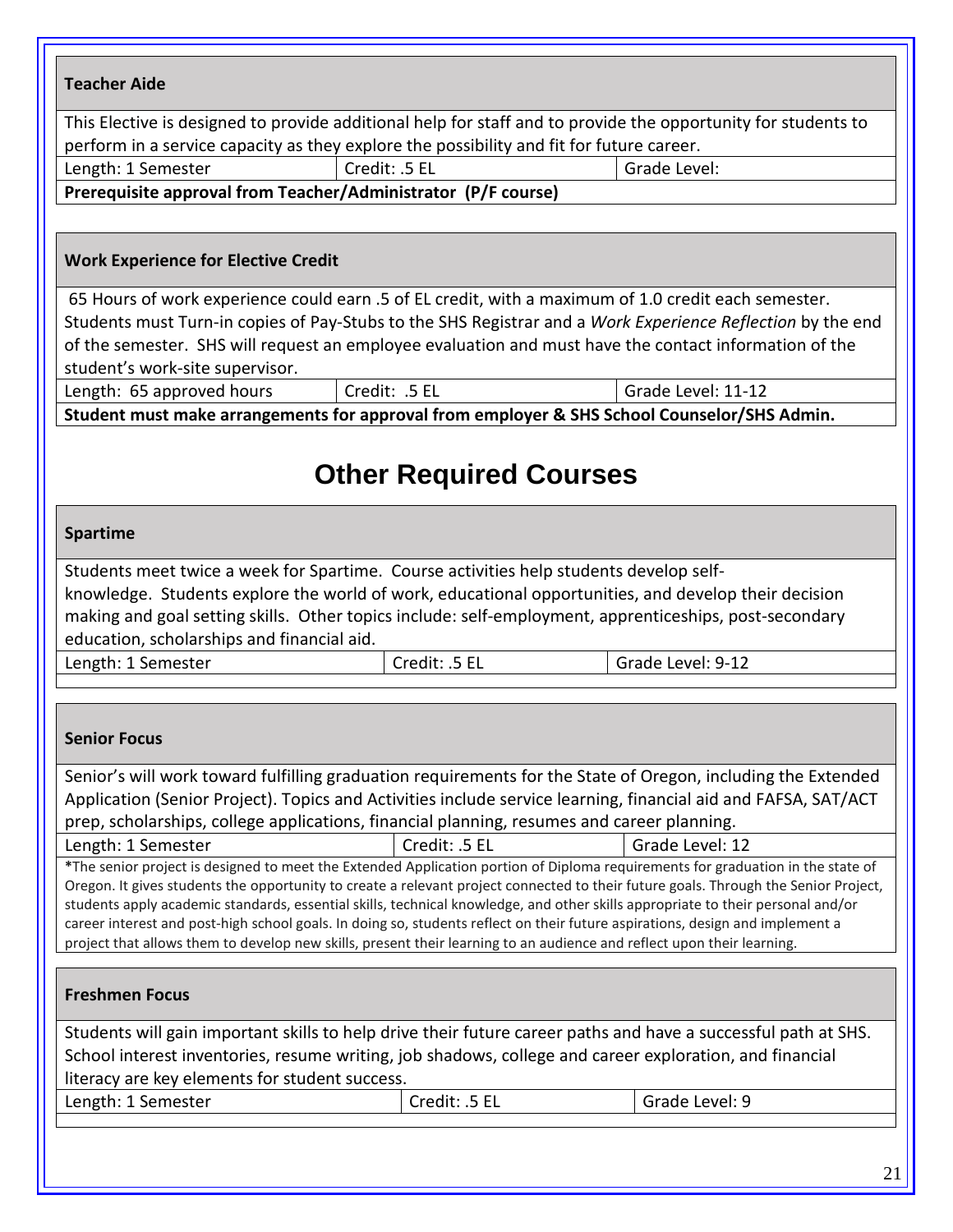# **College Preparation**

#### **Dual Credit (College Credit) Courses**

Sheridan High School has a partnership agreement with Chemeketa Community College for students to earn college credit for selected courses offered on our campus. Students will pay a \$30 fee for the entire academic year to complete any college courses available to them. We also have teachers certified through Willamette Promise to offer college credit through Western Oregon University.

#### **College Credit Now Courses**

- $\triangleright$  CIS 101
- $\triangleright$  BA 100

#### **Willamette Promise Courses**

- $\triangleright$  Math 111
- $\triangleright$  Communications 111
- $\triangleright$  College Writing 121/122

#### **Expanded Options Program**

High school students age 16 and over may take courses on a college campus that are not offered by their home high school. Interested students must meet with their Academic Counselor as well as an advisor at Chemeketa Community College. Students must provide their own transportation and must take CCC placement tests and score at the appropriate level.

#### **DUAL CREDIT REGISTRATION LINKS**

- **CHEMEKETA COMMUNITY COLLEGE – [https://www.chemeketa.edu/programs-classes/high](https://www.chemeketa.edu/programs-classes/high-school-programs/college-credit-now/)[school-programs/college-credit-now/](https://www.chemeketa.edu/programs-classes/high-school-programs/college-credit-now/)**
- **WESTERN OREGON UNIVERSITY – (Willamette Promise) <http://www.wou.edu/willamettepromise/>**

#### **College Athletics**

NCAA Division 1 and Division 2 Initial Eligibility Requirements Students who wish to play collegiate sports in NCAA Division 1 and Division 2, need to satisfy a number of requirements including minimum GPA, minimum SAT scores, and the completion of core courses in English, Math, Science, Social Studies, and additional academic areas. For complete information, students need to see the counselor and Athletic Director.

#### **JOBS Program**

Sheridan High School has a partnership with Joining of Business and Schools(JOBS). Offering Career Exploration through internships with local area businesses and community organizations. Please contact the school counselor for details.

#### **ASPIRE Program**

Volunteers from the Sheridan community, helping high school students plan, prepare, and achieve their post-secondary education goals. ASPIRE advisors meet regularly with students to assist with scholarship search and application, career exploration, college choice, and college application. For more information, contact the school counselor.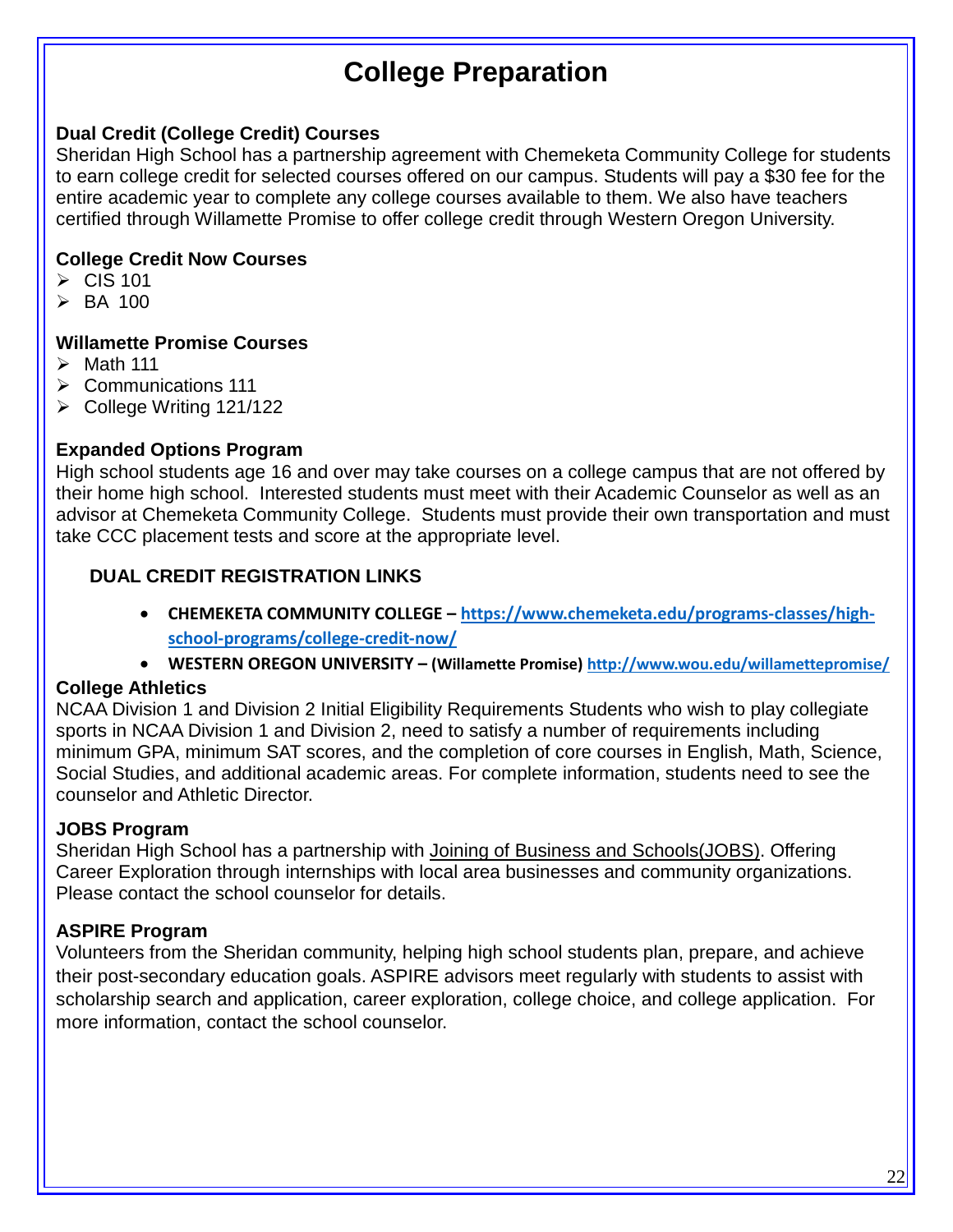# **Oregon Public University Admission Requirements**

Applicants must satisfactorily complete at least fifteen units/credits of college preparatory work in the following areas:

**English:** (4 Credits) In the study of the English language, literature, speaking and listening and writing with emphasis on and frequent practice in writing expository prose during all four years.

**Mathematics**: (3 Credits) First year algebra and two additional years of college preparatory mathematics, from geometry (deductive or descriptive), advanced topics in algebra, trigonometry, analytical geometry, finite mathematics, advanced applications, calculus, probability and statistics or courses that integrate topics from two or more of these areas. One unit is highly recommended in the senior year. Algebra and geometry taken prior to the ninth grade will be accepted. Students must have completed, at a minimum, the Algebra II level (or equivalent) to meet the math requirement.

**Science**: (3 Credits) A year each in two fields of college preparatory science, such as biology, chemistry, physics or earth and physical science. Two of the three credits need to be labs.

**Social Studies**: (3 Credits) One year of US History, one year of Geography, one half year of a World History and one half year of Government.

**World Language**: (2 Credits) Two years of the same high school level second language, or a C- or above in the third year of a high school level language, or two terms of a college second language with a grade of C- or above, or satisfactory performance on an approved assessment of a second language knowledge and/or proficiency.

**Private and other out-of-state colleges and universities:** Selective private and public 4 year colleges and universities vary in admission criteria. Students must investigate entrance requirements early to ensure adequate planning time to enroll in necessary coursework. The academic counselor can assist students in locating specific college catalogs or websites outlining requirements.

#### **OREGON PUBLIC UNIVERSITIES REQUIRE:**

- − High School Graduation
- − 15 core credits with a grade of C- or better
- − SAT/ACT scores
- − Cumulative GPA of at least 3.0 (EOU and WOU will accept students with a 2.75 or higher GPA

Each university has a process for admitting students who do not meet the automatic admission requirements. See the school's website for more information.

| OREGON PUBLIC UNIVERSITY         | <b>ADMISSIONS WEBSITE</b>                       |
|----------------------------------|-------------------------------------------------|
| University of Oregon             | http://uoregon.edu/admissions-and-financial-aid |
| <b>Oregon State University</b>   | http://oregonstate.edu/future                   |
| <b>Portland State University</b> | https://www.pdx.edu/admissions/                 |
| Southern Oregon University       | http://sou.edu/admissions/                      |
| Western Oregon University        | http://www.wou.edu/admissions/                  |
| <b>Eastern Oregon University</b> | https://www.eou.edu/admissions/                 |
| Oregon Tech                      | http://www.oit.edu/admissions/freshman          |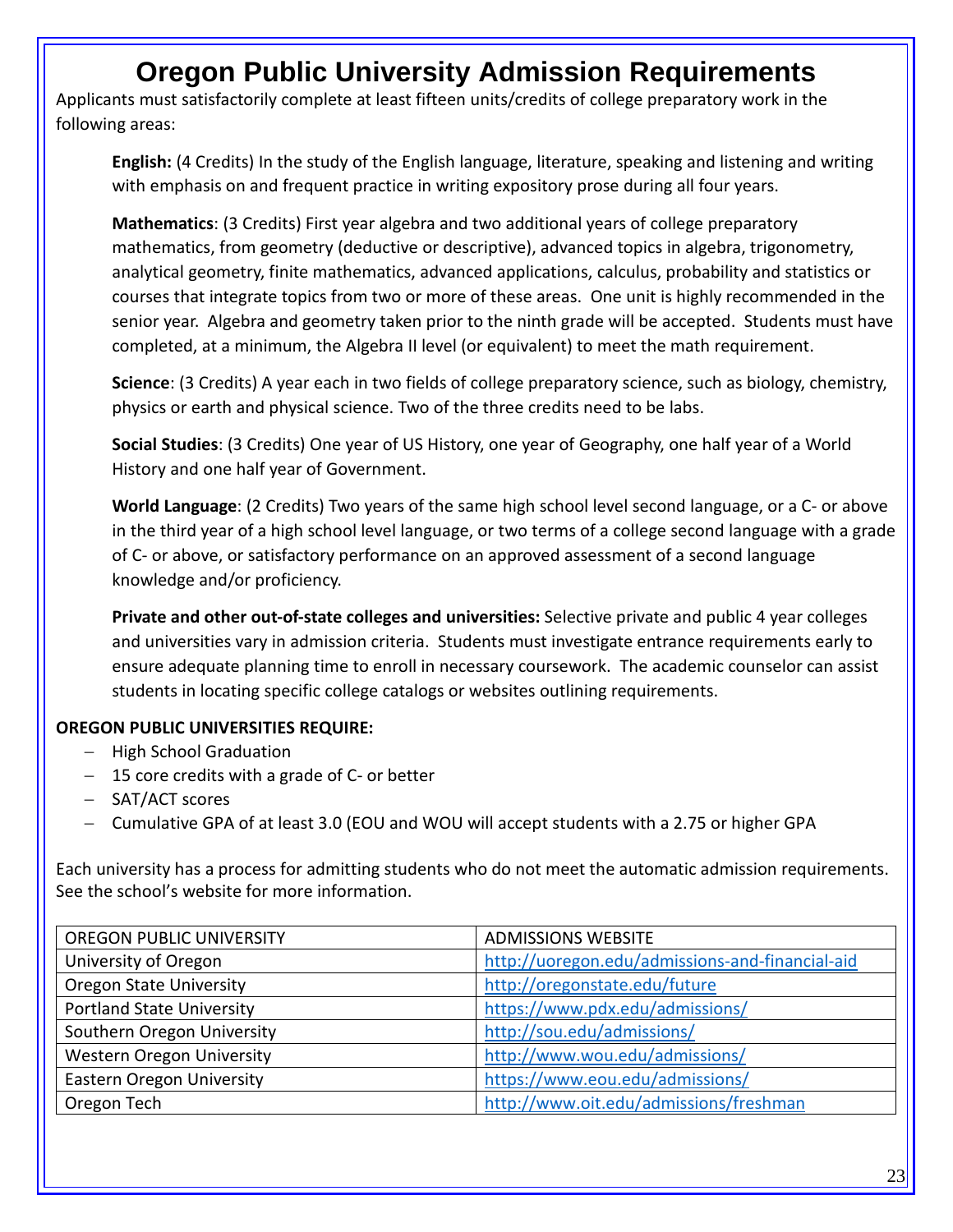# **Resources for Students**

#### **After School Tutor Lab – Tuesday – Friday 3:15 pm to 5:30 pm in room 6**

We have a certified teacher available from Tuesday through Friday at 3:15 pm each day to help students who are struggling in class. The teacher is a great resource for students with test taking, test make-up, essay help, research, projects, etc. If a student has been absent or fallen behind in any classes he/she can go to room six after school to get caught up in school work and elevate their grades.

#### **Credit Recovery**

During school hours, a student can be placed in the Credit Recovery class to make up any credits he/she will need to graduate. A staff member is in the room to help.

#### **Library**

The library offers students a wide selection of information resources, online and in print. Along with magazines, fiction and non-fiction titles, and reference materials, the library houses a computer lab, printer and an array of online databases to support student research through all steps of the process. Our librarian helps students find titles for recreational reading and provides various levels of information literacy instruction across all subjects. Additionally, the library manages the Chromebooks for the school.

#### **Graduation Coach**

Through *High School Success*, our Graduation coach acts as a proactive case manager; providing equity support for student achievement through collaboration and coordination with students, parents/guardians, family support, community outreach, district/school staff, and community partners for not only those statistically recognized as at-risk students, but also those possibly needing help.

#### **Freshman Support**

Freshmen at SHS are realized as a valuable asset. Before they arrive at the high school, a team of teachers, administrators and Leadership students visit the middle school to begin preparing the eighth graders for the transition. In May the eighth graders visit the high school for an orientation day, when they forecast their classes, eat lunch and elect their Freshmen class officers. In late summer, we offer Freshmen Academy, when the soon to be freshmen take classes and do activities to prepare them for the upcoming year. On the first day of school, the freshmen are the only students 6 attending and they participate in an orientation day. Freshmen can take Pre-Algebra if they need help in math. Freshman Focus is a required class. Their progress is monitored through STAR assessment. We offer a Big Sis/Little Sis and a Big Brother/Little Brother program to pair the new students with the seasoned students to engage and help when needed.

#### **Youth Transition Program (YTP)**

The YTP program serves students with IEPs. It is a comprehensive transition program for youth with disabilities operated collaboratively with the Oregon Office of Vocational Rehabilitation Services. The purpose of the program is to prepare youth with disabilities for employment and/or career related post-secondary education or training.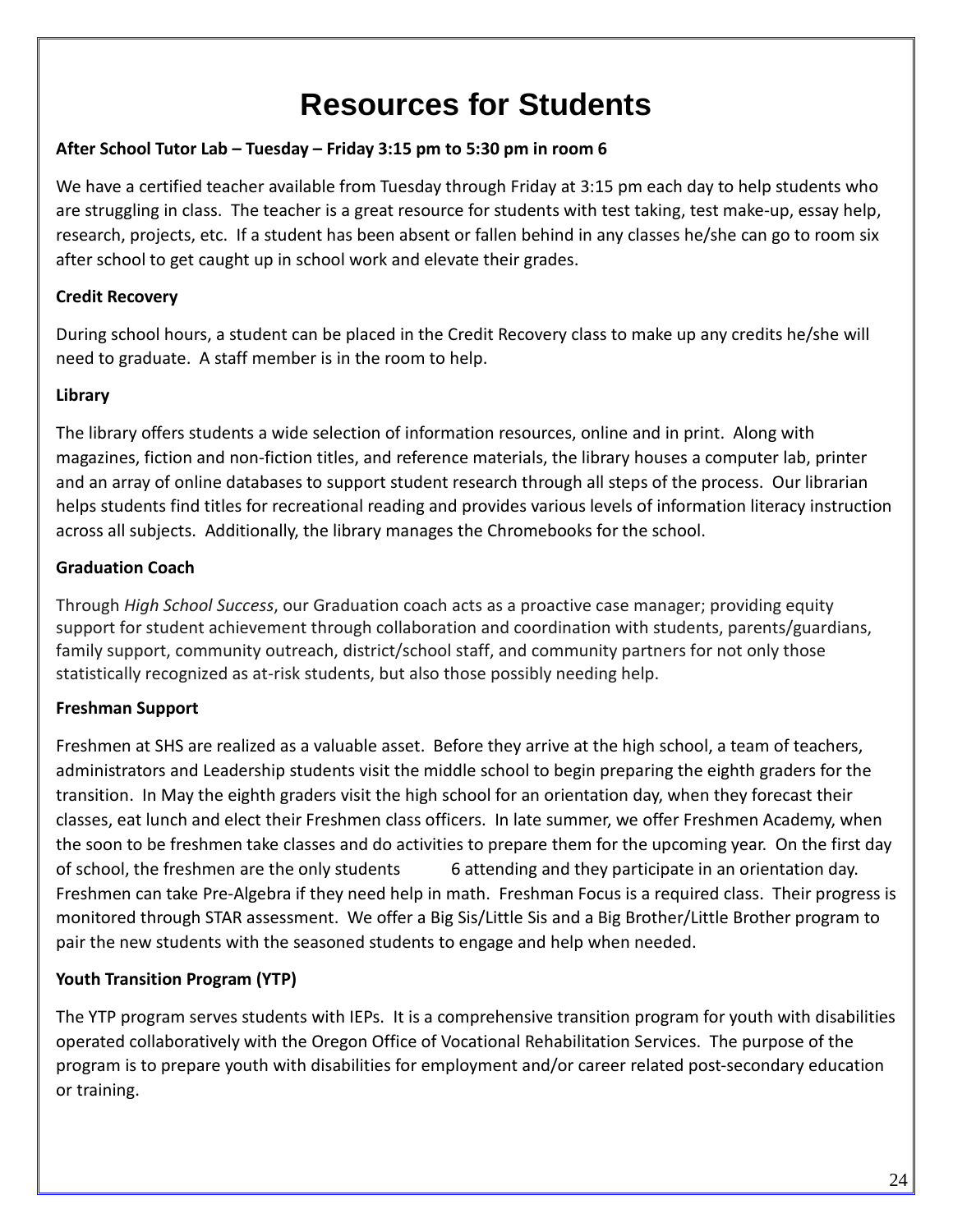#### **ESSENTIAL SKILLS**

It is a state requirement that students must demonstrate proficiency in either State Testing during their junior year or Essential Skills work samples in Math, Science and Language Arts in order to graduate.

# **AVID**

#### **What is AVID?**

"AVID" means **A**dvancement **V**ia **I**ndividual **D**etermination. AVID is designed to help students be better prepared for college and careers. The three main components of the program are academic instruction, tutorial support, and motivational activities. Students in AVID are in an elective class. They meet daily with the same teacher and participate in tutoring sessions twice a week, all four years. They learn how to access difficult curriculum and persevere through "points of confusion" so they have the skills to do well in challenging classes. They also are expected to enroll in Advanced Placement and dual credit classes, which are very challenging.

An AVID student should:

- − Have a 2.0 to 3.5 GPA
- − Have average to above average test scores
- − Exhibit college potential with support

The AVID student profile also includes first generation college students, with a desire to improve and an end goal of college acceptance. The only strict requirement is the student's desire to be part of the challenging AVID elective class. AVID is an acceleration program not an "intervention" for students.

Our AVID teachers have been trained in the program. They purposefully use high engagement strategies in their classrooms. These teachers use good teaching strategies that promote high level thinking, learning and meta-cognition.

## **National Honor Society**



The National Honor Society (NHS) is the nation's premier organization established to recognize outstanding high school students. More than just an honor roll, NHS serves to recognize those students who have demonstrated excellence in the areas of scholarship, service, leadership, and character. These characteristics have been associated with membership in the organization since its beginning in 1921.

As an NHS member, our students can get ready for whatever comes their way after high school. Think of it as making yourself #futuready. To help prepare them for their college journey and career, they will have exclusive access to robust tools and resources:

• **[College admission and financial aid planning](https://www.nhs.us/students/college-admission-planning/)** options, including webinars, virtual events, and an NHScustomized scholarship search tool